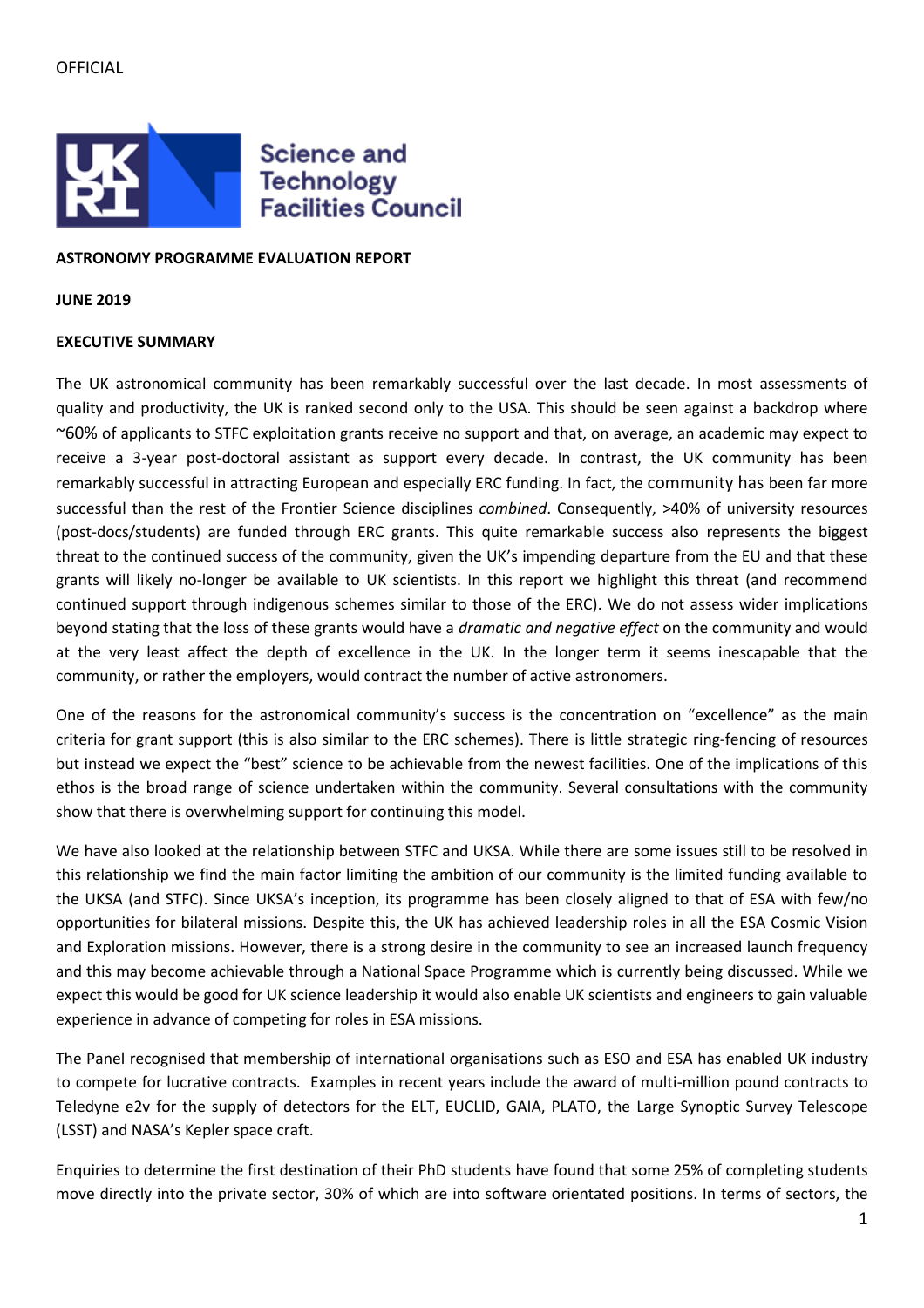spread is broad with significant fractions going into manufacturing and finance; with around 10% in data analytics. This demonstrates that students are successfully being trained to positively enhance the UK skills base.

In addition to examining the health of the discipline the Panel has assessed the scientific and impact potential of a range of projects/facilities (~20) funded by STFC. While some are clearly of the highest priority (e.g. SKA, ELT, LSST) we find all produce top quality science and are worthy of continued support. This range of facilities is needed to support the scientific breadth of UK research. While we have ranked these projects we are aware that each is supported through agreements. If funding pressures require reducing the portfolio of projects this would at least partly depend on issues beyond the scope of our evaluation and would therefore need to be considered on a case by case basis when the funding situation was known.

We examine the impact on the STFC programme of a range (+10%, flat and -10%) of future funding scenarios. **In each case, and in common with previous reports, the community is overwhelmingly supportive of preserving the exploitation level.** In the case of a -10% cut then none of the options (exploitation/operations/withdraw from an international project) or their combinations are palatable and would lead to significant contraction and reputational damage. In the case of a flat cash budget, protecting the exploitation line would lead to increased stress on current operations and may well lead to a reconsideration of STFC's project portfolio. If any additional funds become available then the community would like to see this reflected in an enhanced grants line (exploitation). In all these scenarios the community view has been consistent over the last decade. In the event of a loss of ERC funding we expect a significant impact on the exploitation resources and our recommendations will need to be re-examined.

In summary, the UK hosts one of the leading astronomical communities, however, with our withdrawal from the EU its sustainability is entering a critical period. The breadth of the research, as stated above, is a key area of strength of the discipline which has enabled the community to establish a strong international status. The Panel makes 16 recommendations in this report.

This report demonstrates that the community has the flexibility, skills and reputation to continue to deliver excellent science, provided they continue to have sufficient availability of funding and opportunity.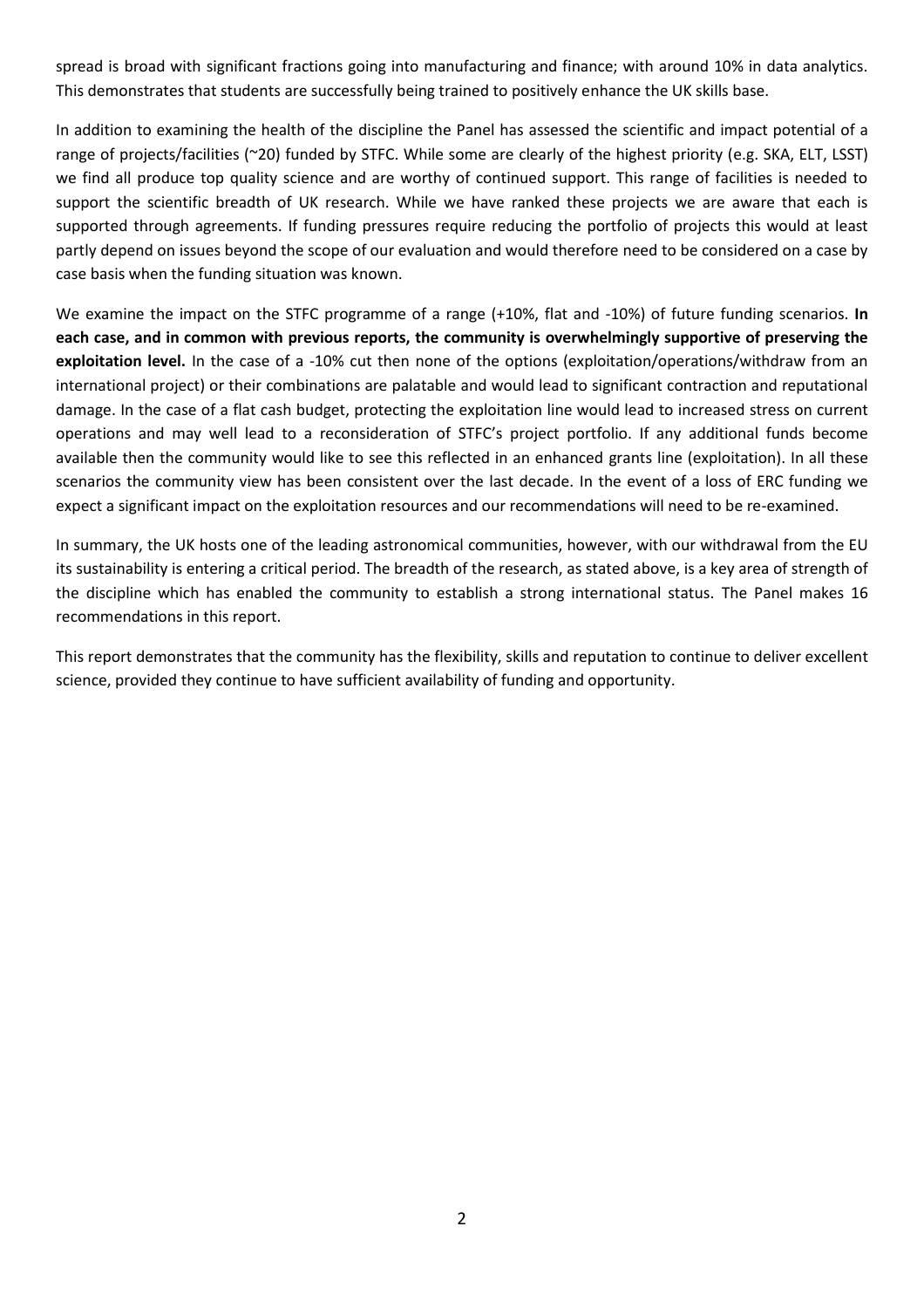### **1. Introduction**

STFC is the prime supporter of research in astronomy in the UK, supporting a sizeable and diverse community. The latest Royal Astronomical Society figures (2016) report that this community encompasses some 1,476 staff in over 60 different university groups and research centres, as well as an additional 128 staff in STFC establishments. The UK has groups which are considered to be world leaders, contributing to all the key questions in Astronomy, from the origins of the universe, to the development of stars and galaxies, the solar system and the search for other worlds. The community uses the full range of available tools to address these questions, from theory and (computational) modelling to observation, ground and space-based facilities and at wavelengths from gamma rays and the UV to radio observations. It is this breadth and diversity of scientific and technical expertise that gives the UK Astronomy community its world-leading reputation and that allows it to be flexible and take full advantage of a range of worldwide opportunities.

The STFC programme is designed to enable this diverse approach to research, through access to the world's leading facilities (and planning for the next generation), provision of resources to exploit those capabilities, and lead development through novel technologies. It works closely with the UK Space Agency and with international agencies to foster the UK's influence and leadership, within a constrained budget. To date, STFC has not set priorities between sub-disciplines or science questions. Cosmology is as relevant as exoplanets, X-Ray as optical or radio. Decisions are made on the basis of scientific excellence, international competitiveness, and the quality of the UK team.

With regard to facilities, whilst having a leading role in developments such as the Square Kilometre Array (SKA) and the European Southern Observatory's Extremely Large Telescope (ELT), the scale of our investment has been tailored to enable significant roles in smaller, but high potential facilities such as DESI, MOONS and DKIST.

The Astronomy programme is supported by two Advisory Panels, namely the Astronomy Advisory Panel (AAP) and the Solar System Advisory Panel (SSAP), in recognition of its two active, but distinct, research components. The programme serves a large UK research community that plays pioneering, leading and innovative roles on the international stage, and has a long-standing heritage. Research in astronomy is conducted via a wide range of spacebased and ground-based instrument development, and operation and exploitation projects. The UK's main observational and experimental interests in this area (excluding radio wavelengths) are covered by membership of the European Southern Observatory (ESO) and the European Space Agency (ESA). On the ground, ESO offers critical optical/infrared and sub-millimetre telescope access for UK astronomers, whilst in space the current ESA missions, together with bilaterals (e.g. Gaia, XMM-Newton, Bepi Colombo, Cluster, SWIFT, Hinode) support a number of key lines of UK space science research. STFC also supports a programme of astro-particle activities.

Funding for astronomy facilities is primarily partitioned between STFC and the UK Space Agency (UKSA), but there is also a small contribution from the University and private sectors. STFC funds the development and operation of ground-based astronomy projects, whilst UKSA funds the development and operation of space-based astronomy projects. However, all astronomy exploitation (other than some aspects of planetary research which are covered by UKSA for the ESA Mars exploration programme) and novel technology funding is in the remit of STFC along with private and European funding sources.

The current (FY19/20) STFC astronomy programme costs £52M, which breaks down as just under 60% for exploitation grants (£29.7M/year), and the rest for development (£12.7M/year) and operations (£9.4M/year). In the development area, funding for SKA (radio astronomy) and the ELT (optical/infrared) are the two major components, accounting for 32% and 39%, respectively. The operations element, the smallest part of the overall budget, reflects a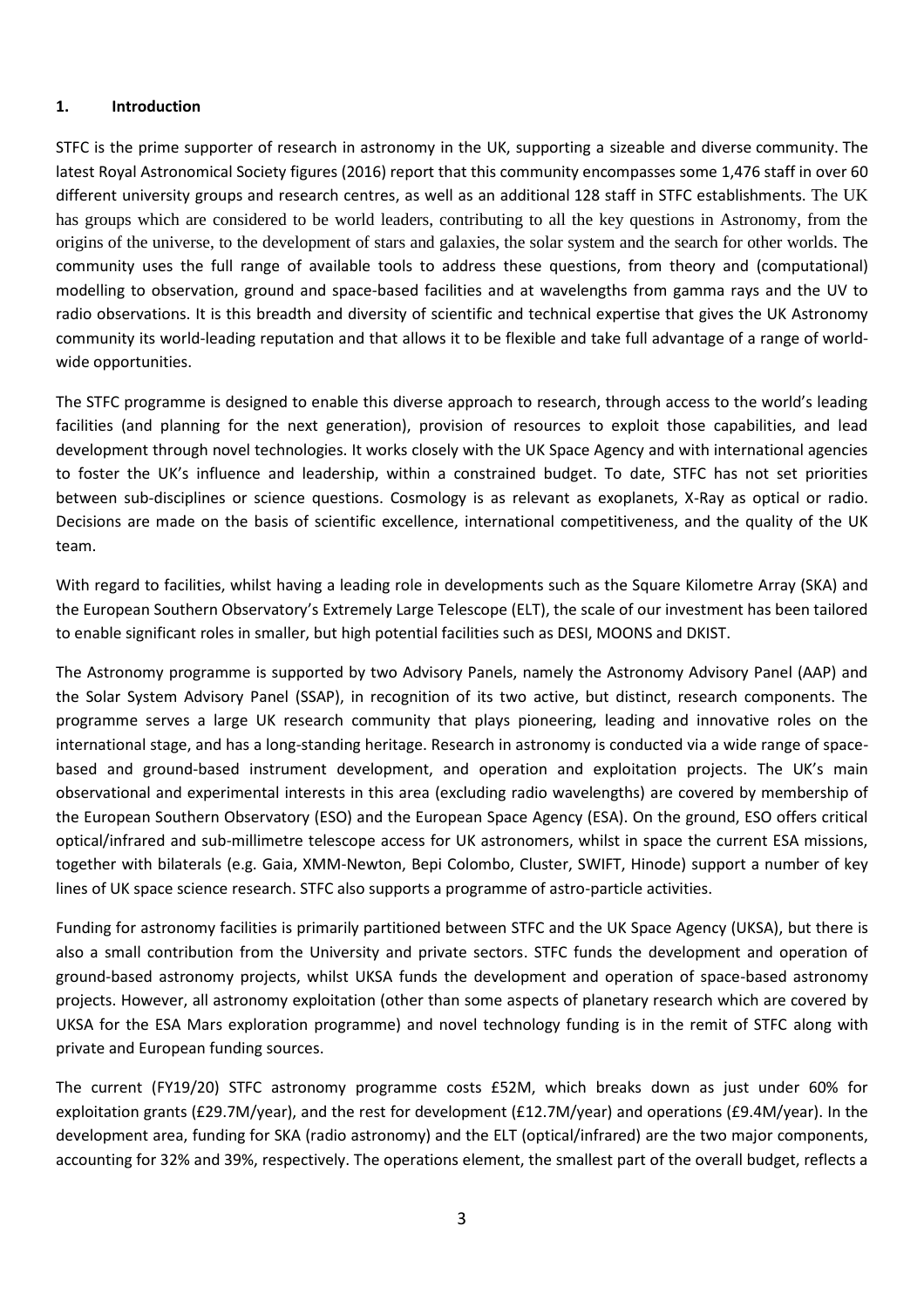similar split with radio astronomy accounting for ~45% of the spend, while a spread of optical/IR facilities accounts for the rest.

The exploitation element of the astronomy budget services a huge range of astrophysical phenomena, encompassing the Solar System, exoplanets, stars, galaxies and cosmology. The overall size of the research community bidding into the Astronomy Grants Panel (AGP) for support has increased steadily in recent years, causing intense pressure on flat-cash, exploitation funding. This growth arises from three sources. These are growth in established departments (e.g. Portsmouth, Surrey, LJMU), growth in new groups (e.g. Northumbria, Dundee), and growth through research areas not previously seeking STFC support (such as in geophysics, particularly in lab astrophysics, planetary geology and astrobiology).

Evidence of the competitiveness of UK astronomy, and of the recognition of the need to seek funding from sources outside the highly stretched AGP line, can be derived from the high success rates in gaining European Research Council (ERC) grants in recent years (more applications are submitted from the UK and are awarded than for any other eligible nation in the general area of Astronomy), and in the continuing high standings in leading journal citations.

The astronomy programme serves a large and diverse UK research community of international standing that operates in a rapidly evolving landscape. To manage this diversity STFC has, in consultation with the community, identified key science drivers (last updated in November 2018) that are encompassed by three overarching questions:

- A) How did the Universe begin and how is it evolving?
- B) How do stars and planetary systems develop and how do they support the existence of life?
- C) What are the basic constituents of matter and how do they interact?

These three fundamental questions are further broken down into a set of 23 research 'challenges' facing the community – the complete list of which can be found at<https://stfc.ukri.org/research/science-challenges/>. STFC's strategy is built around these questions, and this sets the future scientific direction and scope for opportunities in a clear, structured, and well-motivated manner.

Nonetheless, astronomy is a broad subject area and requires the study of the Universe across an expansive parameter space in terms of distance, density, temperature, and spatial scale. To enable delivery on these challenges, research efforts are necessarily married to a host of long-term large-scale facilities, from international ground-based and space-based observatories that span the electromagnetic spectrum, to high-performance and high-throughput computing facilities. Examples include membership of the ESO, ESA's programme, subscription to the Square Kilometre Array (SKA), and the DiRAC supercomputer amongst others. As a result, the astronomy budget has to serve scientists investigating a wide assortment of astrophysical phenomena often requiring access to a range of multi-purpose facilities, leading to a complex funding model.

Driven by the key science challenges, research conducted by the astronomy community also drives the growth of innovative new technology, which subsequently feeds excellent opportunities to the UK's high-tech industries. To this end, STFC also supports the UK's ability to maintain leadership in instrumentation through the blue skies development of low Technology Readiness Level (TRL) instruments and meta-materials relevant to astronomy applications, which is assessed by the AGP's Technology Expertise sub-panel.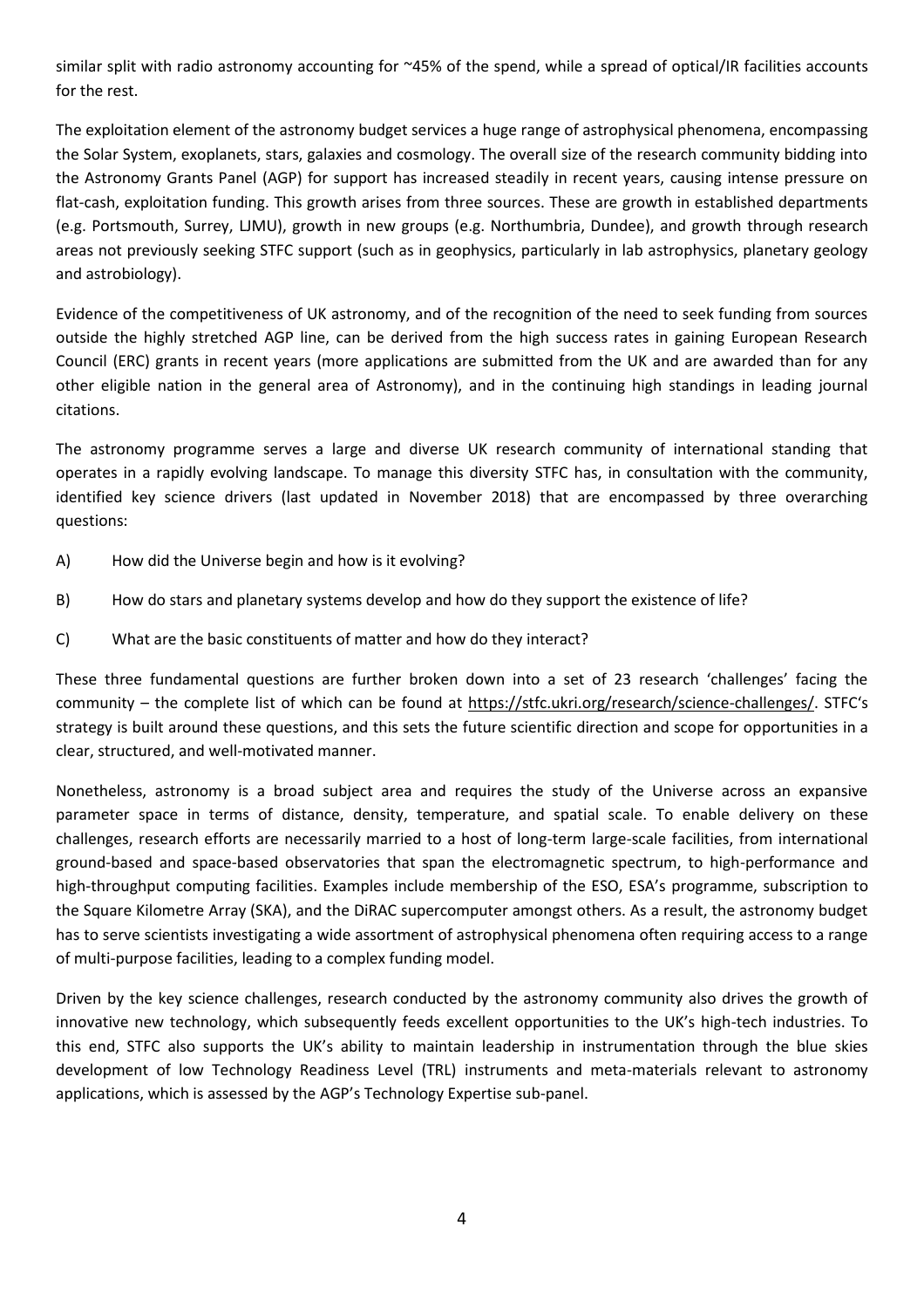## **2. Leadership**

There is much evidence that demonstrates that the UK's astronomical research programme is amongst the best in the world. For example, in terms of the number of scientific peer-reviewed publications in astronomy, the UK has consistently ranked 2<sup>nd</sup> or 3<sup>rd</sup> globally since 2008, typically behind only the USA and vying with Germany for 2<sup>nd</sup> place. In terms of field-normalised citation impact, the UK oscillates between 1<sup>st</sup> and 4<sup>th</sup>, jostling with France, Germany and Italy, and outperforms the USA. UK authors are 2nd only to the USA in the Thomson-Reuters "highly cited researchers" list and, in addition, UK astronomy also delivers more highly cited papers than our competitor nations (USA, Germany, Italy, and France). As a result of its long-standing heritage, the UK astronomy community plays a number of leading roles on the international stage. Highlights include hosting the global headquarters for the SKA, as well as leading the development of the HARMONI instrument for the 1.1€billion Extremely Large Telescope (ELT). Our membership of international organisations such as ESO and ESA has enabled UK industry to compete for lucrative contracts. Examples in recent years include the award of multi-million pound contracts to Teledyne e2v for the supply of detectors for the ELT, EUCLID, GAIA, PLATO, the Large Synoptic Survey Telescope (LSST) and NASA's Kepler space craft. Andor Technology Belfast, PLC has also played a key role in the delivery of cameras for the Daniel K. Inouye Telescope (DKIST), the world's largest solar telescope. The wide-ranging international impact of UK astronomy is undisputable.

## **3. Breadth and Balance**

A key strength of astronomy research in the UK is its tremendous breadth. Projects range from studies of mud in the Patagonian desert, as a proxy for conditions on other planets, to understanding the first fraction of a second after the Big Bang in the very early universe. Predicting important developments in science is difficult, but our support for "excellence" wherever it lies, is likely to result in the UK being in the vanguard and leading new exciting areas of research. This ethos has also led to a number of high profile international appointments over recent years.

The clearest demonstration of this is planetary exploration (including extrasolar systems) where scientists studying a range of subjects well beyond "normal" astronomy are needed to make progress.

## **3.1 Exploitation Grants**

This diversity of science exploitation in UK universities is primarily supported through the STFC Consolidated Grant (CG) scheme where grants are reviewed and ranked by the Astronomy Grants Panel (AGP). The CG scheme, which replaced the previous rolling and standard grant scheme, is now in its third cycle<sup>1</sup> and is the subject of a separate STFC review.

The AGP does not set its own budget, but rather it provides a single ranked list of projects submitted for assessment each year in astronomy, solar system and planetary science, based on scientific excellence. A major challenge facing the scheme is that the UK astronomy community (reflected in the number of projects submitted) has steadily grown over this period, while resource has remained frozen in a flat-cash environment since 2015).

While the current CG scheme is by its nature scalable (a 10% cut would simply cut 10% from the number of projects that could be funded) it may come to a point where the present scheme becomes unsustainable. The AAP reported that "*the grants line is already stretched… Any further reduction will be very damaging to the international competitiveness of UK astronomy and astrophysics*"

<sup>&</sup>lt;sup>1</sup> Departmental astronomy exploitation grants are distributed evenly over a three-year period and assessed every three years.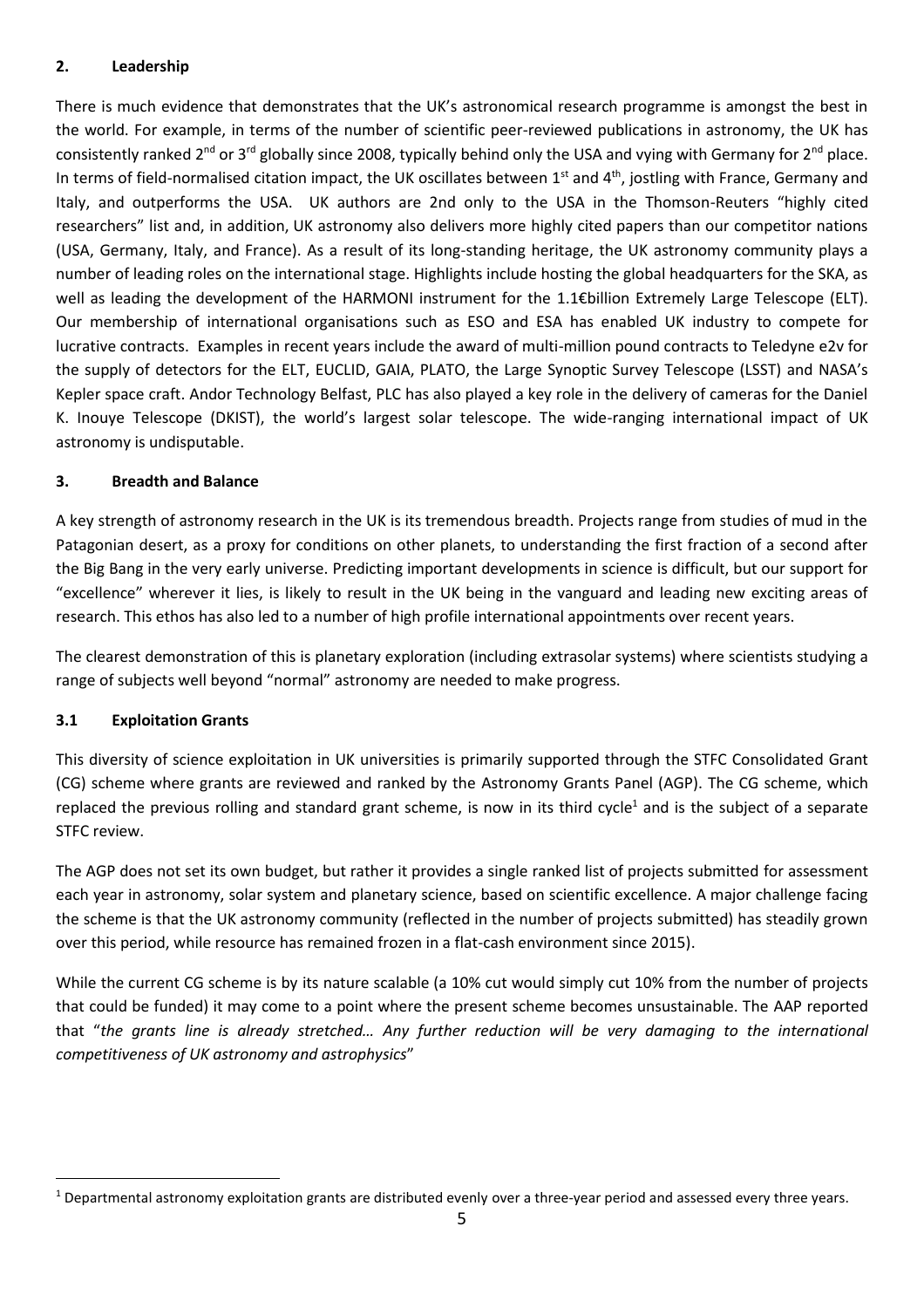<span id="page-5-0"></span>*Table 1: AGP statistics derived from applications over a complete UK community grant cycle (2016, 2017, 2018).*

| Projects Funded   |             |              |            |            |
|-------------------|-------------|--------------|------------|------------|
|                   | Number      | All projects | Male       | Female     |
|                   | of projects |              | Project PI | Project PI |
| Projects Funded   | 247         | 38%          | 38%        | 39%        |
| Projects Unfunded | 407         | 62%          | 62%        | 61%        |

This is most evident in terms of the use of CG funds to support investigator time (fEC) on projects. fEC has steadily been reduced over the lifetime of the CG scheme with the maximum allocation to the lead investigator on a project falling from >30% to 15% FTE. This has been done to maintain as far as possible the overall number of postdoctoral research associates that can be funded in a flat cash environment i.e. attempting to keep the volume of research constant. Nonetheless only approximately 1 in 3 projects are funded [\(Table 1\)](#page-5-0), and only around 40% of applicants get some funding for their time. That means that 60% of the academic staff in astronomy receive no direct support from CGs. They are not named on the CG awards, and cannot re-apply for CG support for a further 3 years. The Full Economic Costing model is failing to cover the cost of excellent research currently being done in university departments. This is a particular cause for concern in the community where lack of evidence of research grant success can have an adverse effect on individuals' careers and promotion. There is some anecdotal evidence that reductions in FTE allocations to staff have led to changes in workload allocations (e.g., increased teaching loads) and make appointments in astronomy less attractive to some universities. Cuts in university budgets from other external drivers, such as the Augar review of tuition fees, could further impact upon the willingness of universities to subsidise research by astronomy staff without any external research funding.

Conversely, if AGP funded a larger proportion of the community but at a lower level (say 10% FTE) then this could cause a significant reduction in the number of postdocs. This, in turn, would impact both the research outputs being delivered and the career pipeline needed to deliver future leaders in astronomy. The AAP report that the low-level of exploitation funding is already having a disproportionate effect on early career researchers.

As highlighted in the previous Balance of Programmes (BoP), the effects of this sustained real-terms cut may now be becoming apparent in publication statistics as well, with UK first-author rates having steadily declined from 26% in 2006/7, to 18% in 2014/15 – thereby evidencing a reducing capacity for international leadership. This data supplied by OUP/MNRAS (A. Leary) for the last decade show that UK researchers continue to co-author papers at a nearly constant frequency relative to international competitors.

A strength of the current system is that there is no minimum size for a group to be funded allowing for a flexible and responsive system based solely on the excellence of science. However, this has led to a growing number of groups submitting proposals, either from new appointments in astronomy or from groups previously funded by other research councils.

AGP reviews projects funding both scientific exploitation and early development of new technology (Technology Readiness Levels 1-4). While superficially it appears that overall technology groups have a similar success rate to scientific exploitation (about 1 in 3) this could result in some groups being shut out of funding schemes for long periods threatening their viability. This problem is further discussed in Section 3.5.1.

# **Recommendation 1: We encourage STFC to investigate the viability of technology groups within the current grant system and to find ways to stimulate this community.**

Under the CG system, applicants can only submit projects once every three years, which does restrict the number of applications each year. But there are still many high-quality applications and for many applicants there is a fine line between success and failure. It is not clear that any system can accurately judge between large numbers of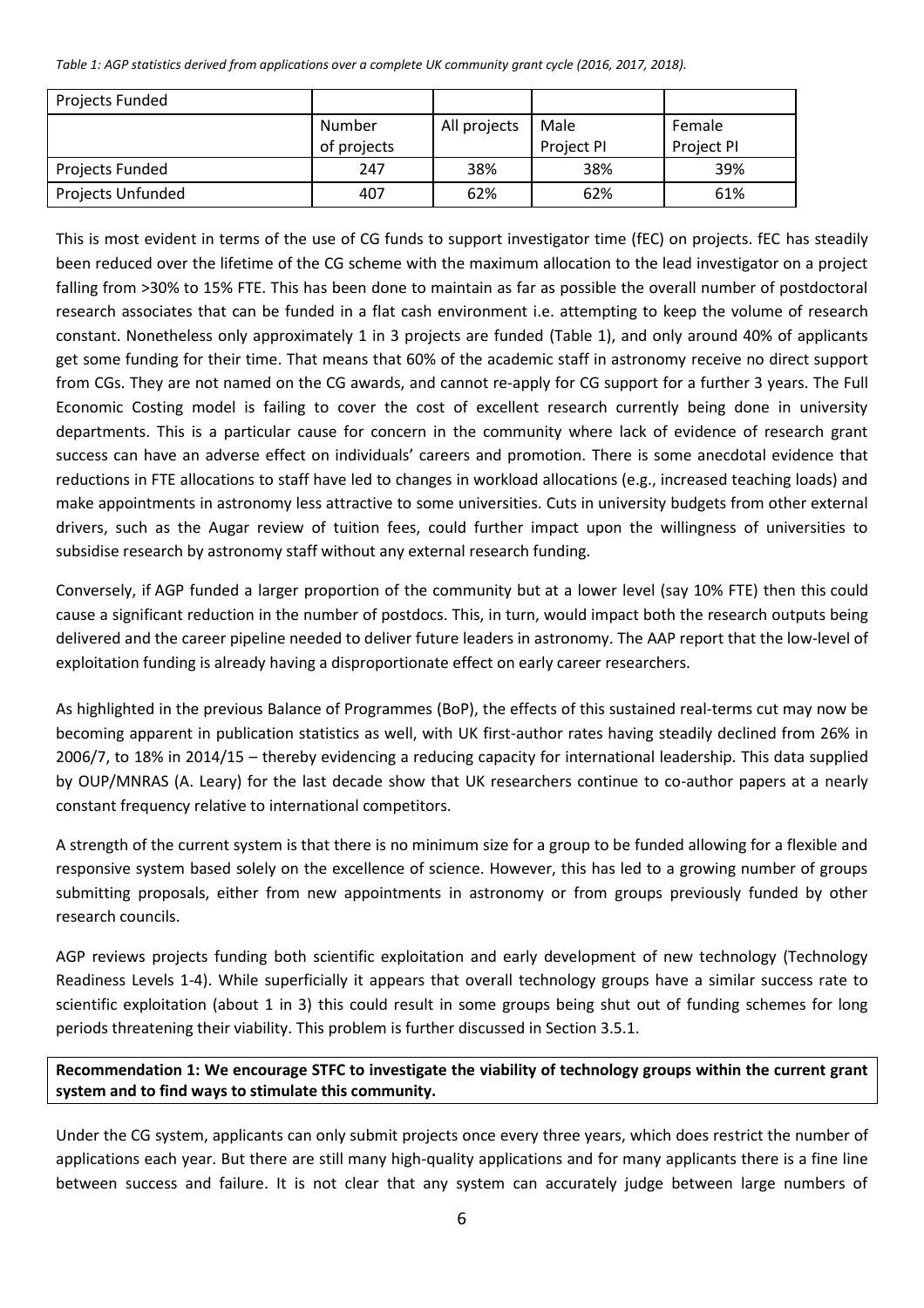applications of similar quality. Any alternative grant scheme would still have to find some way to limit demand which was one of the reasons for introducing the CG scheme originally.

AGP does not focus on or prioritise any particular areas or specific facilities. There is strong support for this approach from the community; **>90% of respondents to the Astronomy Advisory Panel wanted grants to continue to be funded solely on the basis of scientific excellence**. While exploitation grants linked to STFC- or UKSA-funded facilities are not explicitly prioritised they can and do succeed based on quality of science and UK leadership in these projects. They are held to the same standards as any other projects, which ensures the same high quality for all funded projects. This flexibility means that AGP can and does respond to emerging areas and "hot topics", such as gravitational wave astronomy, funding science exploitation in all areas of astronomy.

[Figure 1](#page-6-0) shows the breadth of applications and associated awards to the AGP. These results should be considered as indicative as the data underpinning this figure is based on titles of proposals and could be misleading.



<span id="page-6-0"></span>*Figure 1: AGP applications (left panel) and awards (right panel) for 2015-18 by subject area as a percentage of total number of application or awards, respectfully. Due to the method of data collection these results should be considered indicative rather than accurate.*

The overwhelming majority of the upper tercile of unfunded projects reviewed and ranked by the AGP are highly competitive, either in terms of the "Importance of the proposed science" or "International competitiveness" criteria. In the 2018 round, the number of these very high quality but unfunded projects meant that 152% of the funded research could be considered world class - in other words, STFC is funding a smaller fraction of this category than in 2010 when the figure was 136%. With this in mind, the AGP frequently trims resource requests to maximise the impact of the available budget, but the scope to achieve significant savings has long since disappeared. Currently, just over 60% of applicants to AGP received no support at all and are locked out from re-applying for three years. An academic working on astronomy research has access on average to a third of an STFC-funded PDRA at any one time, or equally that they can expect to be awarded three-years of PDRA support once every decade.

### **3.1.1 European Funding**

The astronomy community has been extremely successful in obtaining EU-funded grants from the 7th European Framework Programme, Horizon2020, and European Research Council (ERC). These grants service the community at all career stages, from early career researchers, to upcoming and well-established research leaders. UK astronomers have become extremely successful in winning these grants and currently some >40% of programme funding (postdocs and students but also significant PI time) originates in European sources. The potential loss of ERC grants, in particular, could have a devastating effect on UK astronomy, more so than other research fields within STFC's remit. This success, coupled with the flat-cash funding from STFC, has led astronomy research groups to become reliant on EU funding. For example, STFC funds less than a quarter of one UK department's research income, and STFC's Astronomy Advisory Panel reports that over 30% of astronomy postdoctoral researchers are funded by the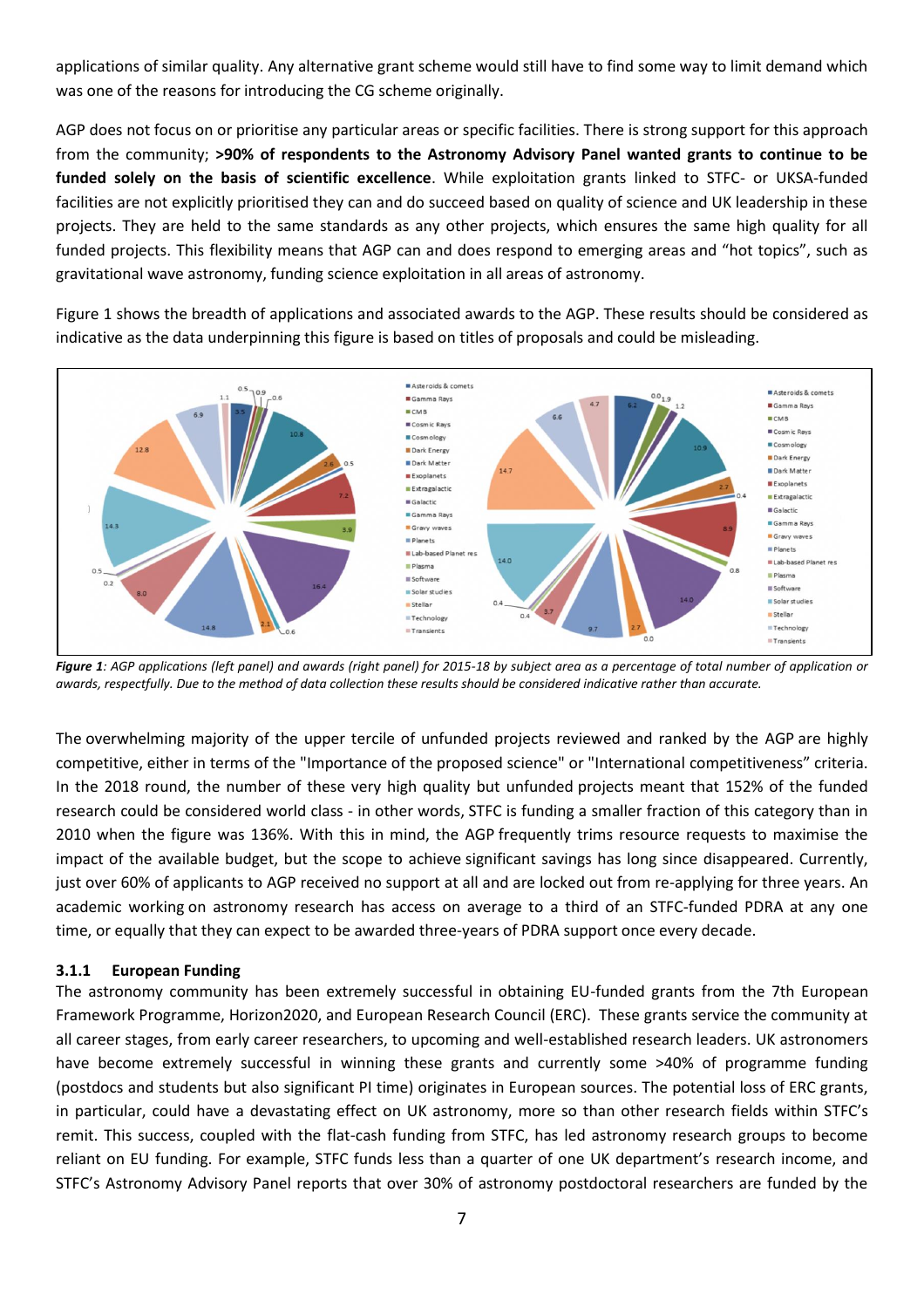EU. The level of EU funding ranges from 0.2 to 15 Million GBP per department, and is used to cover capital costs, post-doctoral researchers and PhD studentships. In general, it is the largest UK astronomy groups that are most dependent on EU funding. But there will also be a knock-on effect on other groups as these teams turn back to STFC grants for support. The effects of an extended period of flat-cash support for exploitation grants has to some extent been mitigated by the success of UK researchers in winning EU funding. Those researchers with significant EU funding, such as ERC grants which typically support teams of multiple post-doctoral research associates, have been effectively excluded from CG support on the basis that STFC will not fund work that is already being supported. Although ERC grant holders can apply for CG funding, they need to be able to show that the proposed work is not already funded by the ERC, and yet is of the highest quality; few ERC-funded researchers can demonstrate science of the very highest quality that they did not already include in their ERC proposal, given the wide scope expected from ERC grant applications. As these ERC team leaders turn back to the already overstretched STFC exploitation budget, resources will be further stressed. There also exists the possibility that previous ERC team leaders become demoralized by the lack of support available from STFC and are lost to the UK. A modest increase in the AGP budget would not be sufficient to offset this impact and a more substantial increase would be required to maintain the current level of activity in the UK astronomy community.

Uncertainty over whether this source of funding will be replaced is currently a source of much angst amongst UKbased researchers. The loss of access to EU funding will have a major impact on the UK's ability to recruit and retain world-leading researchers. It is likely that this 'brain drain' will affect both well-established researchers, who will apply for ERC grants and take them to EU universities, current PDRAs, and the next generation of PhD students. UKbased PhD candidates will be enticed to the EU by the plethora of PhD funding, and it may be difficult to persuade these skilled people to return to the UK after their training. Furthermore, without EU-funded PhD studentships, most PhD studentship awards are limited to only people with UK residency, which severely impacts the UK's ability to recruit the best succeeding researchers. UK astronomy departments report that they have already felt the negative impact of Brexit uncertainty on staff recruitment and retention.

The ultimate consequence of the loss of the EU-funding stream will be a shift in the UK's standing in astronomical research. Whereas the UK currently ranks amongst the top three nations for astronomical research, the sudden lack of EU-funded postdoctoral researchers and PhD students will result in a drastic reduction in the UK's research output which can lead us to drop down the rankings. Some anecdotal evidence suggests this has already started. The brain drain of established researchers will immediately and irreversibly impact the UK's leadership of international projects, which is likely to have the knock-on effect of reducing contracts for UK-based technology companies.

At the time of writing UKRI is considering a replacement scheme for the Horizon 2020 EU funding scheme. We make the following recommendations for a replacement funding scheme to ensure that UK astronomical research can continue to be world-leading.

- The level of funding needs to be comparable to that currently relied on by the UK astronomical community.
- The scheme should be dedicated to blue-skies research with an allotted fraction of the funding for 'Universe Science' (the ERC definition of "universe science" spans everything within STFC's remit and is not specifically about the universe).
- The funding criteria should be based on scientific excellence and quality of the applicant, rather than impact. The impact of Universe Science is very long term, and therefore hard to judge.

**Recommendation 2: STFC-UKRI is strongly encouraged to introduce a funding scheme with similar characteristics to those from the ERC to replace any lost income. The main criteria to receive the funding must be scientific excellence and could use the same criteria as the ERC Schemes. STFC should endeavor to establish this scheme as soon as possible.**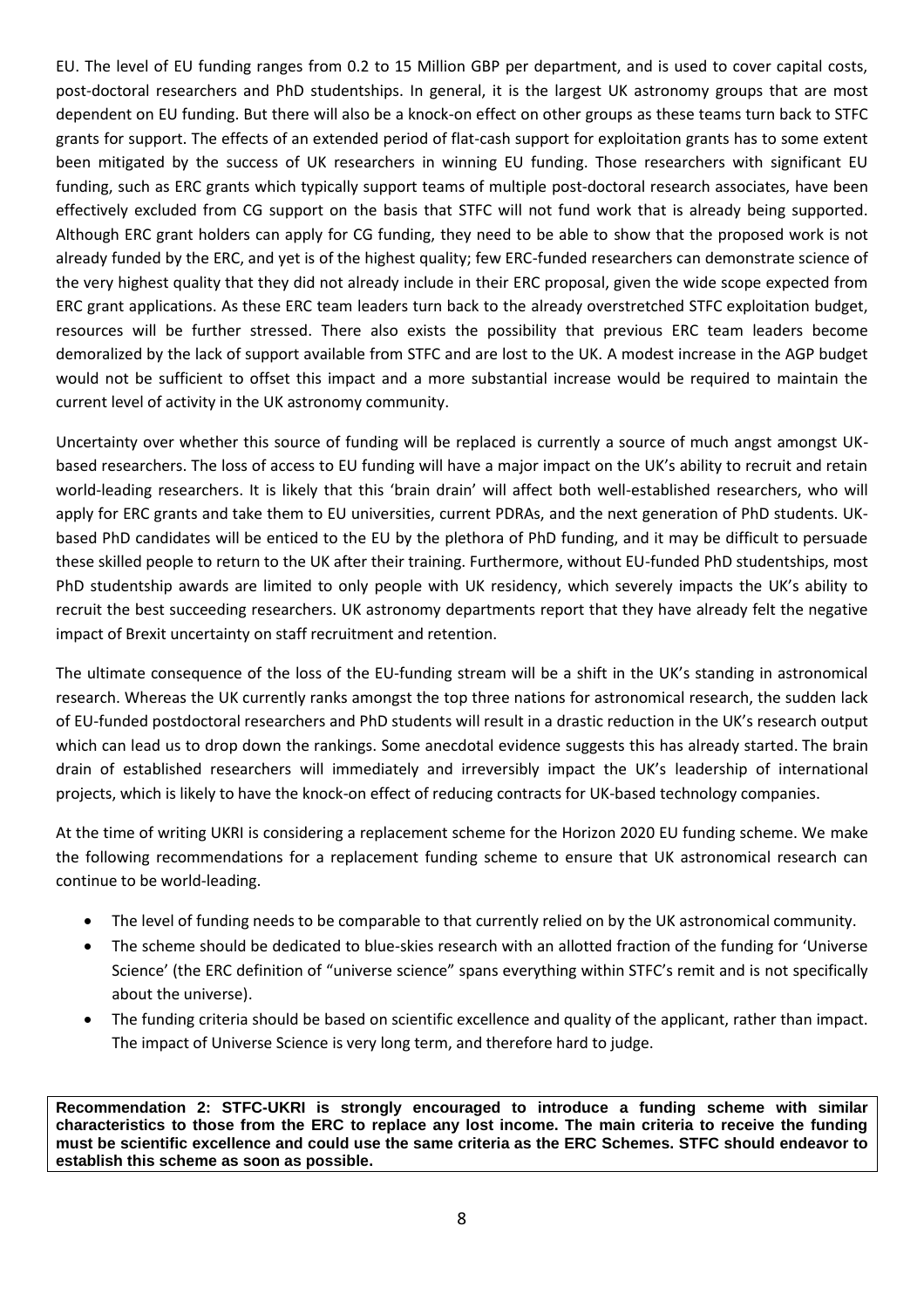## **3.2 Key Findings for the AGP and Exploitation Grants**

- There is broad acceptance in the community that the AGP does as good a job as possible in the circumstances and with the budget available. Nonetheless the system is showing signs of significant strain. Any continuation of flat-cash (or a reduction) for exploitation grants coupled with the loss of EU funding and consequent increased demand on UK funding, threatens to undermine the current system for funding core research in UK astronomy groups. While recognizing the growth in government funding in new initiatives, e.g., supporting the industrial strategy or global challenges, without increased funding for core research based on scientific excellence, the UK astronomy community will not be in a position to respond to these new initiatives.
- A particular concern in the present CG system is that the majority of applicants receive no support and are locked out from re-applying for the next 3 years, which adversely affects careers and the ability of the community to respond to new opportunities.
- Intense competition for resources based on scientific excellence has led to a UK community that has had great success in winning EU, and in particular ERC, funding. The astronomy community is therefore particularly at risk from the loss of access to EU funding.
- The clear message from the AAP and SSAP consultations is that any uplift in STFC funding should be directed to exploitation grants, selected on the basis of scientific excellence. Indeed, almost every consultation over the last decade has given the same advice.

## **3.3 Gender Balance**

Information learnt from AGP grants enables us to examine the gender balance in the process. These results are in line with that expected from the gender balance in UK Physics & Astronomy Departments. While beyond the scope of this report this demonstrates how much further Physics & Astronomy Departments need to travel to reach a more reasonable balance. These statistics are demonstrated in tables 2, 3 and 4. It was felt that STFC should make every effort to increase the diversity (gender/ethnicity) of the community. STFC is encouraging better Equality and Diversity balance and should be proactive in trying to improve the situation within this discipline. Improving gender balance on committees, active mentorship and encouraging females at an early age to be interested in the discipline could all help to encourage greater levels of female representation.

| <b>Gender of applicants (where</b> |                    |             |        |
|------------------------------------|--------------------|-------------|--------|
| known)*                            | <b>Individuals</b> | <b>Male</b> | Female |
|                                    |                    | 92          | 23     |
| <b>Grant PI</b>                    | 115                | (80%)       | (20%)  |
|                                    |                    | 536         | 118    |
| Project PI                         | 654                | (82%)       | (18%)  |
|                                    |                    | 617         | 136    |
| All applicants                     | 753                | (82%)       | (18%)  |

Table 2: AGP Gender Statistics [2016/17/18]. Applicants by gender

*\* Not all genders are known or declared as binary*

|  | Table 3: AGP Gender Statistics [2016/17/18]. Project success rates by gender |  |
|--|------------------------------------------------------------------------------|--|
|  |                                                                              |  |

| <b>Fraction of Projects funded</b> | Number of       | <b>Male</b>       | Female            |
|------------------------------------|-----------------|-------------------|-------------------|
|                                    | <b>Projects</b> | <b>Project PI</b> | <b>Project PI</b> |
| % Projects Funded                  | 247             | 204 (38%)         | 46 (39%)          |
| % Projects Unfunded                | 407             | 332 (62%)         | 72 (61%)          |
| Total                              | 654             | 536 (100%)        | 118 (100%)        |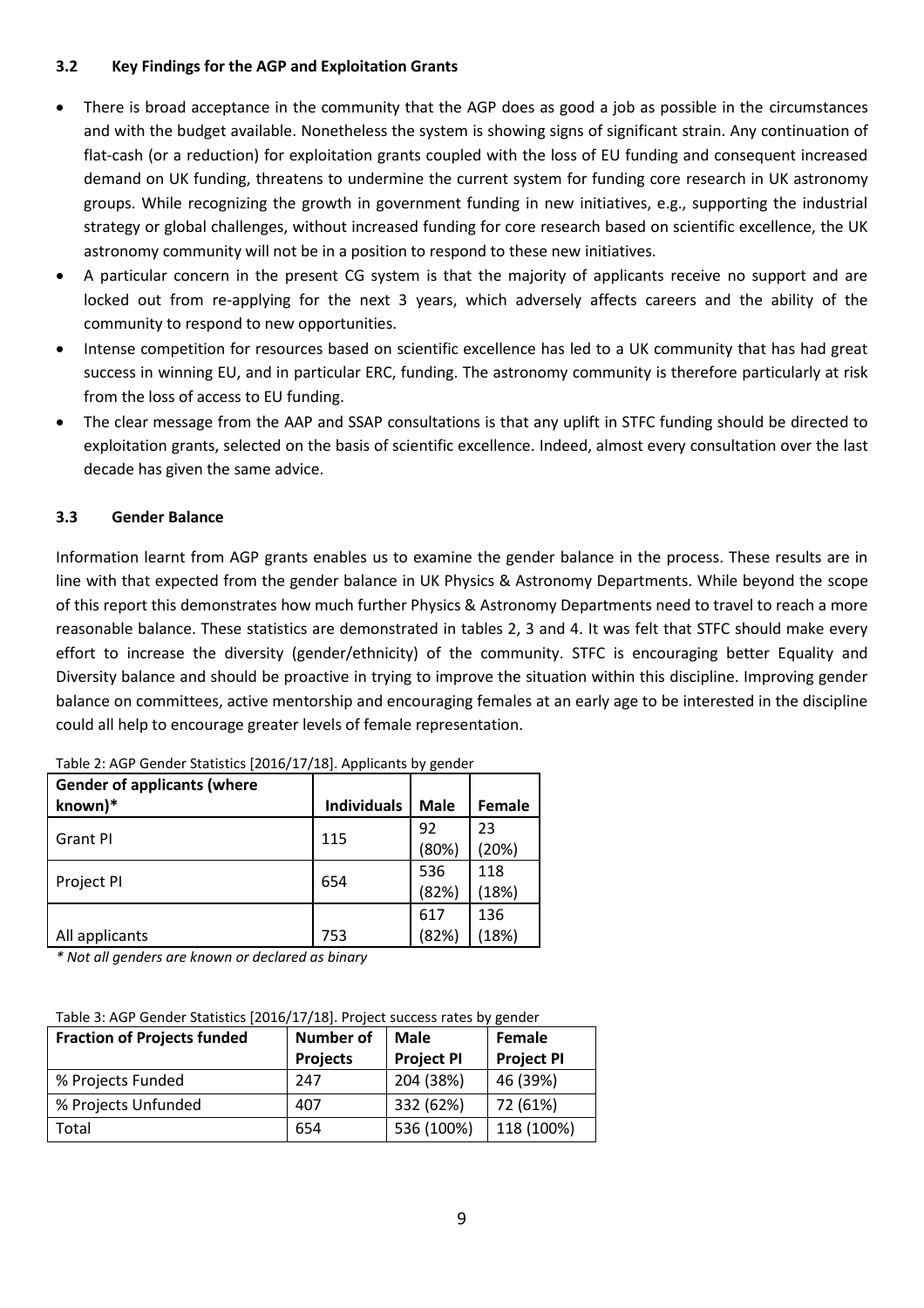### **Non-AGP gender statistics**

The below statistics are taken from the 35 instrumentation and development grants that are spread over the 20 facilities that are detailed later in the report.

| Researcher<br>6                 |        |
|---------------------------------|--------|
|                                 |        |
| Researcher Co Investigator<br>6 |        |
| Co-Investigators<br>20          |        |
| Principle Investigators<br>31   |        |
| Male                            | Female |

Table 4: Gender statistics for current STFC instrumentation & development grants.

## **3.4 Synergy with Particle Astrophysics**

There are several research areas within the Astronomy Programme that now have strong synergies and overlaps with the Particle Astrophysics Programme, which internationally includes the Cosmic Microwave Background (CMB), dark matter, gravitational waves and very high-energy particle astrophysics. This reflects major advances and discoveries in some of these fields that have transformed not only their specific disciplines but have also triggered flourishing activities that have become an integral part of research programmes in astronomy. CMB and cosmology are examples of synergies dating back decades whereas gravitational waves astronomy is a very recent one. Dark matter, or very high-energy astronomy, is a possible candidate in the coming years.

Particle Astrophysics currently supports the construction of the direct dark matter search experiment LUX-ZEPLIN (the project is essentially complete), gravitational-wave science (currently the LIGO A+ construction project, and instrument R&D and science exploitation through a dedicated non-competed "consolidated grant"), and the preparation for possible involvement in the Cherenkov Telescope Array (CTA), to study high energy events, construction at a lower level. CMB ground-based construction projects currently fall in the remit of Astronomy and there is an ambition to participate in the US-led, Simons Observatory<sup>2</sup>.

STFC has made significant investments that have led to established UK leadership and reputation on the world-stage. STFC is also benefiting from significant university investments in these emerging areas (e.g. a new group in Portsmouth (+3 faculty), new faculties at Kings/Queen Mary, expansion at Cardiff & Birmingham), and it is essential that STFC can capitalise on this investment. CMB science exploitation is now firmly in the Astronomy programme and funded through AGP. It is understood that LUX-ZEPLIN exploitation will be funded through Particle Physics consolidated grants, though a detection will likely trigger significant interest and request for funding in AGP. When CTA comes to fruition, science exploitation will likely see requests both in the PP consolidated grants and in the AGP. Gravitational-wave astronomy is a very noticeable anomaly. There is potential for the same types of activities to be funded under different programmes using different criteria. It is imperative that a consistent funding approach is adopted to maximise the potential of the UK in this area.

*Recommendation 3: STFC should review the scope of the different grant schemes and provide an appropriate structure to maximise the return enabled by the discoveries and the new expertise and capability in Particle Astrophysics.*

<sup>&</sup>lt;sup>2</sup> The <u>Simons Observatory</u> is a US-led, next-generation Cosmic Microwave Background (CMB) experiment to be sited on the Chajnantor Plateau in the Atacama desert in Chile. Its primary scientific goals are (i) to constrain the physics of the early Universe by searching for signatures of primordial gravitational waves, and (ii) to constrain neutrino physics and dark energy models through CMB lensing measurements and Sunyaev-Zel'dovich detections of galaxy clusters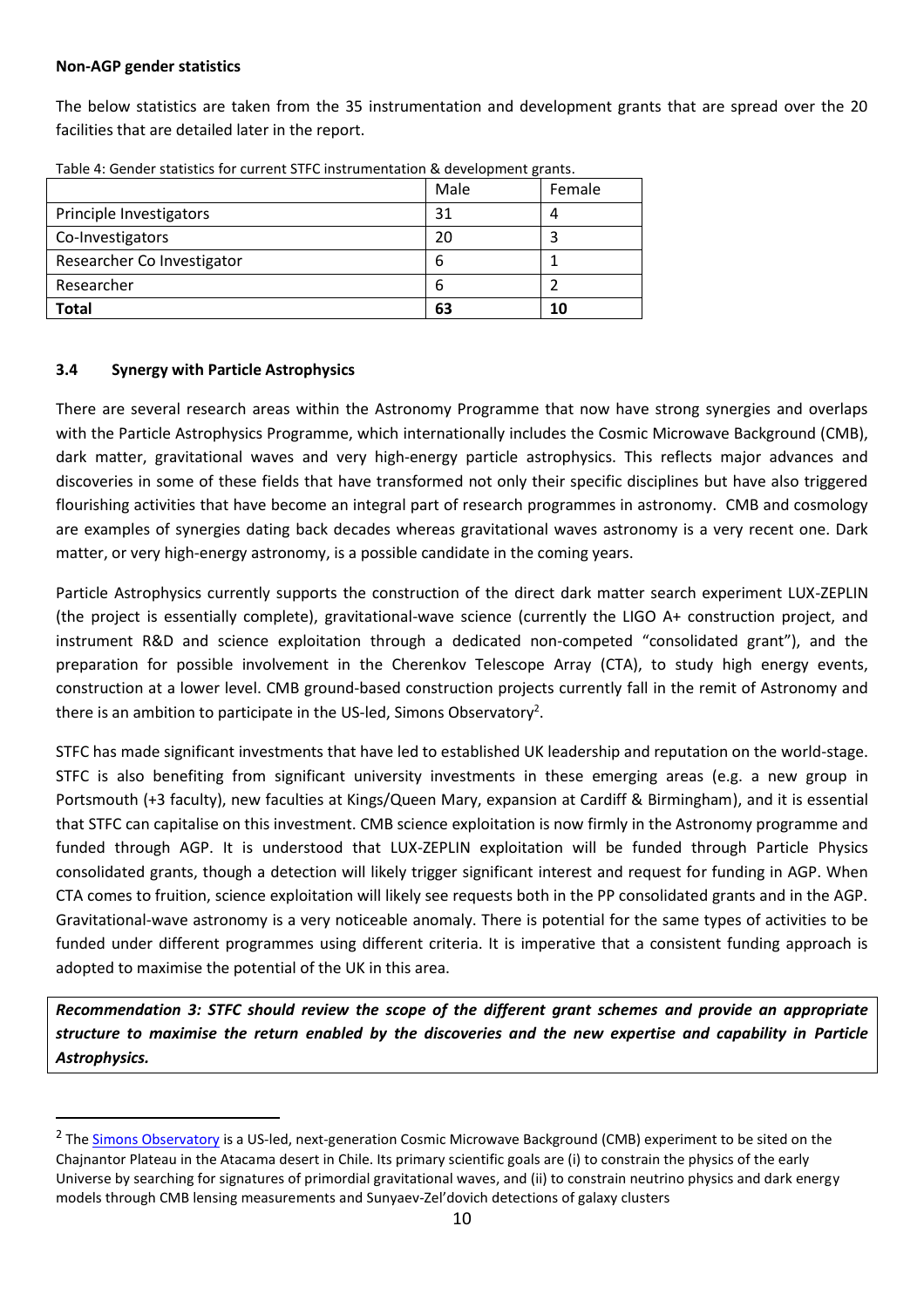### **3.5 STFC, UKSA and Space Science**

The Astronomy funding environment remains complex due to the different responsibilities of STFC (funding the development and operations of ground-based astronomy projects; research exploitation of all astronomy and planetary themes, plus novel technology funding) and UKSA (funding the development and operations of spacebased projects and mature technology funding). Indeed, there remains a grey area where the two funding agencies overlap, requiring both (i) strong collaboration and communication between the two agencies, and (ii) clear guidelines provided to the community as to which agency should be the logical home for project development, operations, and exploitation.

Historically there have been perceived issues in the relationship between STFC and UKSA but, by and large, these are due to lack of clarity about the UKSA mission and the mismatch of funding between that available and the ambition of the science community. UKSA, since formation, has funding that supported the ESA membership (subscription plus payload development). Science exploitation remains in STFC's remit and therefore the AGP. Given the competitive nature of the CG system it is possible that proposals to exploit data from missions that UKSA has invested in are not supported through the AGP. However, given the scoring criteria from the AGP this is unlikely. More likely is that the level of awarded resources is seen as low – reflecting the fierce competition within the AGP. However, there remains areas that could be made clearer to the community. For example, in recent years mission concepts have been proposed both to UKSA and STFC. While the lack of funding within UKSA beyond the ESA programme makes this discussion moot, the situation may change in the future and clarity is needed.

With the exception of Martian and Lunar exploration, which fall under the *Human and Robotic Exploration* arm of ESA, the majority of UK activity space-based missions fall under ESA's Science Programme and specifically its *Cosmic*  Vision (and ultimately its successor, Voyage 2050)<sup>3</sup>. The UK joined ESA in order to pool resources and expertise and build missions that could not be afforded by a single country and hence tackle significant science problems. The geo-return requirements placed on ESA mean that UK industry also benefits from this arrangement.

All nations joining ESA are required to contribute to this Science Programme. But a natural consequence of the ESA selection process is that the UK may not always be funding *its* highest priority missions. So far in the Cosmic Vision programme this has not been the case as the UK has achieved science and engineering leadership positions in *all*  these missions. However, the UKSA budget is under considerable strain and it is possible that in the future funding pressures may result in lower priority missions not being supported at all (beyond the ESA subscription). The ESA Science directorate is requesting an uplift in the budget of some 20% in the 2019 ministerial meeting in part to increase the cadence of missions. If this was successful and without a corresponding increase in UKSA support then it is almost certain that some missions could not be supported.

There is also strong support in the community for a new scheme enabling a *National Space Programme* to be established. This could take the form of relatively low-cost UK or bilateral missions that would benefit both academia and industry. Whilst UK only missions may focus on specific science (or technology) problems one of the main gains would be to enable the UK space community to obtain experience on relatively modest projects, placing UK teams at a competitive advantage when bidding for the larger ESA missions. Consequently, the national programme should not be seen as in competition with our ESA membership but rather to help fully capitalize on it. Bilateral missions with non-ESA partners such as NASA or JAXA, would further increase the number of missions and give significant science return at a modest cost.

While the ESA Voluntary Programmes have been used to encourage industrial participation, it was realized that this also needed Science leadership. In the case of the Mars exploration programme this has led to the development of the Aurora Science fellowship scheme. This is a small component of the wider planetary community, but raises the

<sup>&</sup>lt;sup>3</sup> The UK science community exploits data from space missions irrespective of the funding agency.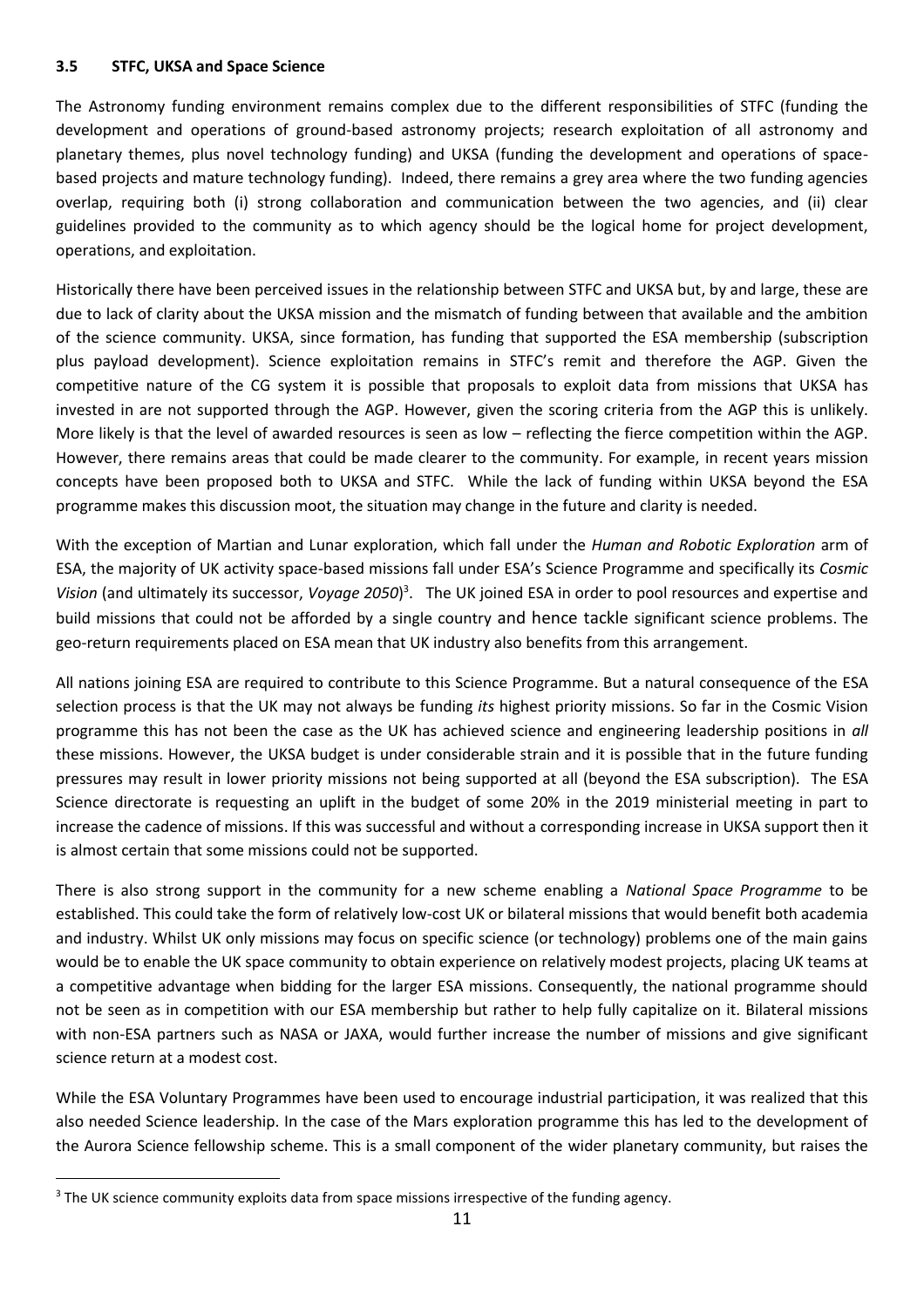question of whether funds as part of a *National Space Programme* might be allocated towards exploitation of space projects within ESA's Cosmic Vision programme, potentially taking pressure away from the blue-skies STFC exploitation grants line. This theme-specific grants line could be time-limited, in response to a particular mission lifecycle or other opportunity, following the model of UKSA's Aurora programme.

*Recommendation 4: STFC and UKSA should partner together to accept mission concept proposals either through STFC's Science Board or through a joint STFC/UKSA panel. In either case the selection should be supported by assessment through STFC science advisory panels. In the latter case membership, selection, and the panel's terms and conditions should be published. Criteria for mission ranking should be made visible to the community. This panel could also examine ESA selections with a view to improving the likelihood of success of concept missions that the UK is particularly interested in.*

*Recommendation 5: If a National Space Programme comes into existence we would support the development of small targeted fellowship schemes to develop depth and leadership in science areas supporting our science programme.*

## **3.5.1 Space orientated Hardware/Instrumentation Development**

A key area for concern in the astronomy, planetary, and solar system communities is the lack of overlap and continuity in hardware development programmes. The advisory panels (AAP, SSAP) recognise that hardware development is an essential component of the astronomy programme – without new missions and ground-based astronomy projects, there is a risk of stagnation. Yet the current funding environment has seen a reduction in capacity of all astronomical instrumentation. In space science, part of this stems from the low cadence of ESA missions and the lack of funded bilaterals, from the time that UKSA was formed.

The hardware responsibilities between STFC and UKSA have been clear for some time. Initial technology developments (TRL 1-4) are within STFC's remit, while higher levels are supported by UKSA (presumably being implemented in space projects). AGP statistics show that proposals addressing low TRL developments have the same success rate as other proposals, but few appear to be submitted. The reason for this is not apparent but could be because of an overall lowering of activity due to the lack of Project Research & Development scheme (PRD) opportunities and spin off developments. One further consequence of this situation is that the small number of available mission slots means that most STFC space orientated technology developments are not brought to fruition and are affectively wasted. It is important that this situation is monitored in the future as this will eventually leave a lasting impact on our astronomical technological base and our ability to lead missions. In any case we would support the reintroduction of the PRD.

*Recommendation 6: STFC should consider re-introduction of the PRD funding scheme, possibly with themed calls.* 

*Recommendation 7: STFC should further investigate whether the perceived dearth of low TRL AGP grants is indeed genuine and, if real, ascertain the reason for it. STFC and UKSA should look at how instrumentation groups can be better supported from both sides, with greater clarity, as a central pillar of the UK's astronomy, planetary, and solar science.*

## **3.5.2 Science Exploitation**

The dual-key approach between UKSA and STFC to space-based missions, with the former supporting development and operations, and the latter supporting scientific exploitation, is seen as a risk by the community. Without specific ring fencing of resources, proposals for exploitation must compete with those in the usual AGP rounds. However,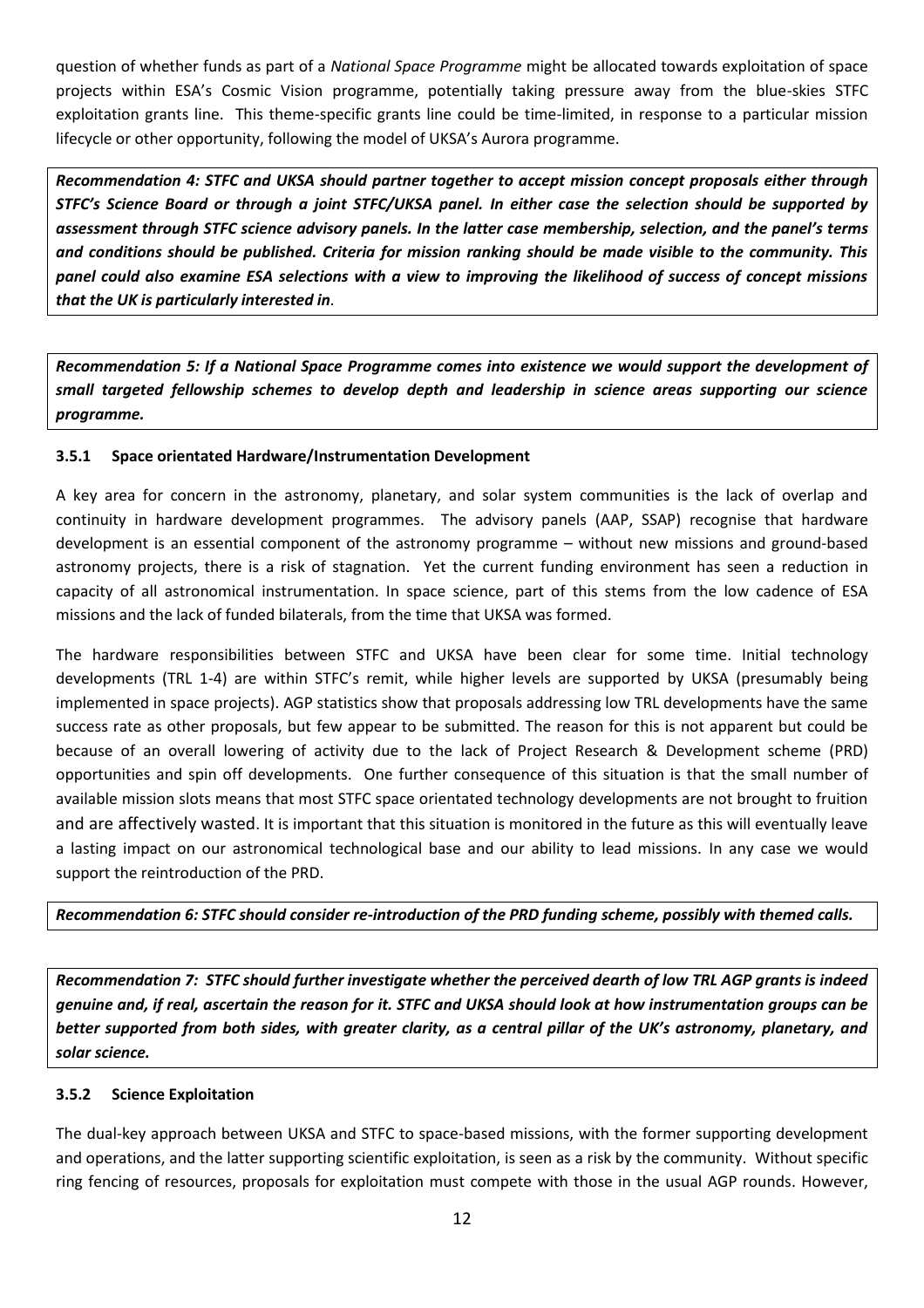given the competitive nature of mission selection we expect that the science underlying these experiments must be highly rated and would be extremely competitive in the AGP process. Despite this, the real danger is that science leadership may be put at risk through inadequate levels of resource. Until there is a significant uplift of the grants line this will remain a risk and we would encourage STFC to continue to monitor and report (as it now does to Science Board and UKSA's SPAC) awarded resources for space exploitation. We note that the astronomy programme within STFC holds a specific, albeit very small, budget line specifically to support science preparation for UKSA supported space missions, which is awarded subject to review via the AGP chairs. Awards are largely made to support community building and pre-launch exploitation preparation.

*Recommendation 8: STFC grants should be allocated according to scientific excellence. STFC should continue to monitor the level of awards supporting UK space mission interests. Both UKSA and STFC should seek ways to maximise the scientific exploitation of space-based missions, potentially through new and separate grant lines (e.g., following the example of the Mars Aurora fellowships), dependent on new funding becoming available.*

## **4. Skills pipeline**

The STFC Astronomy Programme provides high quality training for young scientists in STEM subjects that are in high demand, not only for the STFC (and other research councils) research programmes, but also for the broader economy, in particular in areas such as high tech, big data, statistics, and numerical modelling. Given the government's target for economic growth these people will be essential.

STFC studentships are allocated to departments by guideline formula based partly on their CG performance or, rarely, through direct award on CG and/or instrumentation development projects. Since 2011 the total number of studentships has been flat at about 122-130 studentships/per year and have not reflected the increasing academic community (Table 5). The studentships are allocated to university departments and it is up to local management to decide how the quota filters down to individual STFC groups. As the academic community has grown over this period many astronomy groups have struggled with the relatively diminishing number of studentships (per academic) available. They provide only a fraction of the support that is needed for the projects that are being pursued across the UK. To partially compensate for this shortage of studentships, significant support has come from (primarily) ERC grants. In addition, recently as many as 17 astronomy groups have been able to use opportunities arising from competitions to establish Doctoral Training Schools (Centre's for Doctoral Training or CDT's). CDTs are focused on big data and industrial applications, and therefore can only be partially used to support the core programme.

| Year | <b>Total No. of STFC</b><br><b>Studentships</b><br>awarded | No. of STFC<br><b>Studentships awarded</b><br>- Astronomy only | <b>Total No. of STFC</b><br><b>Fellowships</b><br>awarded | No. of STFC Fellowships<br>awarded - Astronomy<br>only |
|------|------------------------------------------------------------|----------------------------------------------------------------|-----------------------------------------------------------|--------------------------------------------------------|
|      |                                                            |                                                                |                                                           |                                                        |
| 2009 | 256                                                        | 137                                                            | 6                                                         | 3                                                      |
| 2010 | 235                                                        | 134                                                            | 12                                                        | 5                                                      |
| 2011 | 220                                                        | 122                                                            | 12                                                        | 5                                                      |
| 2012 | 220                                                        | 128                                                            | 12                                                        | 6                                                      |
| 2013 | 220                                                        | 127                                                            | 12                                                        | 5                                                      |
| 2014 | 220                                                        | 127                                                            | 12                                                        | 9                                                      |
| 2015 | 220                                                        | 131                                                            | 12                                                        | 6                                                      |

*Table 5: Historical STFC Studentship and Fellowship support levels. The table shows the breakdown of studentships between the astronomy programme and the other areas that STFC supports.*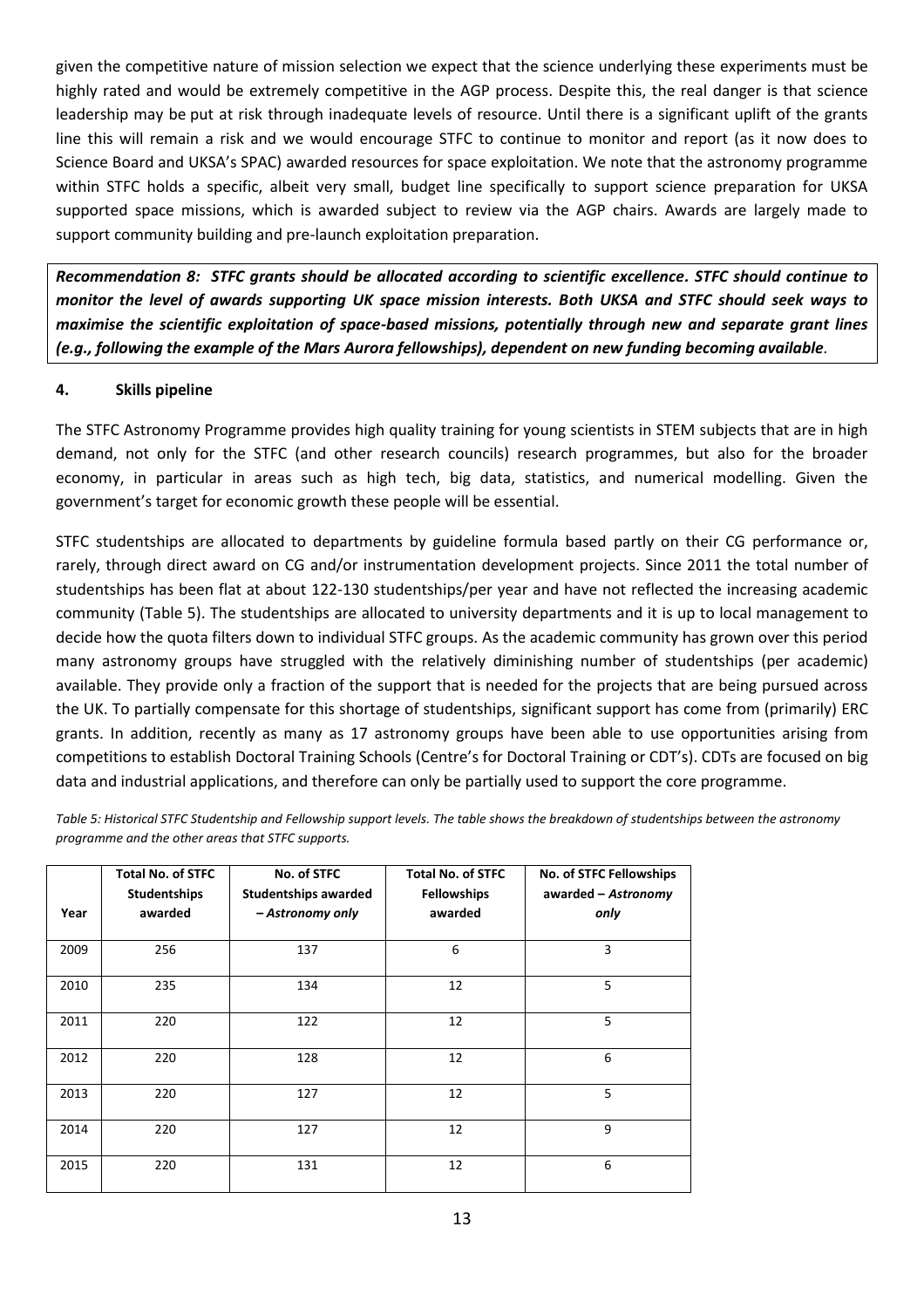| 2016 | 220 | 130 | 12 |  |
|------|-----|-----|----|--|
| 2017 | 220 | 128 | 13 |  |
| 2018 | 220 | 129 | 12 |  |

At the postdoctoral research level, there is a lack of a clear career path that can bridge between the PhD and a defacto tenure-track faculty position. Around ten years ago, the UK lost the opportunity for personal fellowships for early career researchers that are seen as an important stepping stone for prestigious fellowships (such as the STFC Ernest Rutherford Fellowships (ERF), and Royal Society University Research Fellowships) that can lead to faculty positions. This is, for example, in contrast to countries such as The Netherlands, where the VENI-VIDI-VICI scheme has provided a very successful and clear career path for high quality scientists at every stage: from post-PhD to established faculty. Although it is recognised that, under the current financial constraints, priority should be given to protect the ERF scheme, reinstating an early-career fellowship scheme should be seen as a requirement to maintain a healthy career structure for our early-career researchers. Overall, the present climate dissuades the best UK graduates to remain in this country and talent will frequently leak abroad.

A different consideration affects the skills specific to experimental physics applied to astronomy instrumentation. The funding opportunities for R&D, blue-sky research have shrunk in recent years, as flat budgets reduce the likeliness of funding and the PRD scheme has not been in operation. It is therefore increasingly difficult to maintain an active, healthy and diverse research programme in these areas, including the training of the next generation of scientists (both for academia and the industrial world). This adversely affects a wide number of sectors: it diminishes the UK's ability to bid for leading hardware roles in major astronomy projects, and as a consequence reduces down the line access to the best data for science exploitation, and limits the training opportunities for highly skilled experimental physicists who then transfer their skills to the broader high-tech industry and economy.

**Recommendation 9: 3-year fellowships should be put in place as demonstration of independence at an early career stage. This is additional to, not replacing, the ERF scheme.**

### **4.1 Student and Fellow destinations**

STFC have made enquiries to determine the first destination of their PhD students during the period 2012-15 [\(https://stfc.ukri.org/files/first-destinations/\)](https://stfc.ukri.org/files/first-destinations/). This shows that some 25% of completing students move directly into the private sector, 30% of which are into software orientated positions. See figure 2 below. In terms of sectors, the spread is broad with significant fractions going into manufacturing and finance; with around 10% in data analytics. This demonstrates that students are successfully being trained to positively enhance the UK skills base.



*Figure 2: The left hand pie chart shows the first destination by subject area for of astronomy students. The right hand pie chart shows the type of role undertaken in the private sector*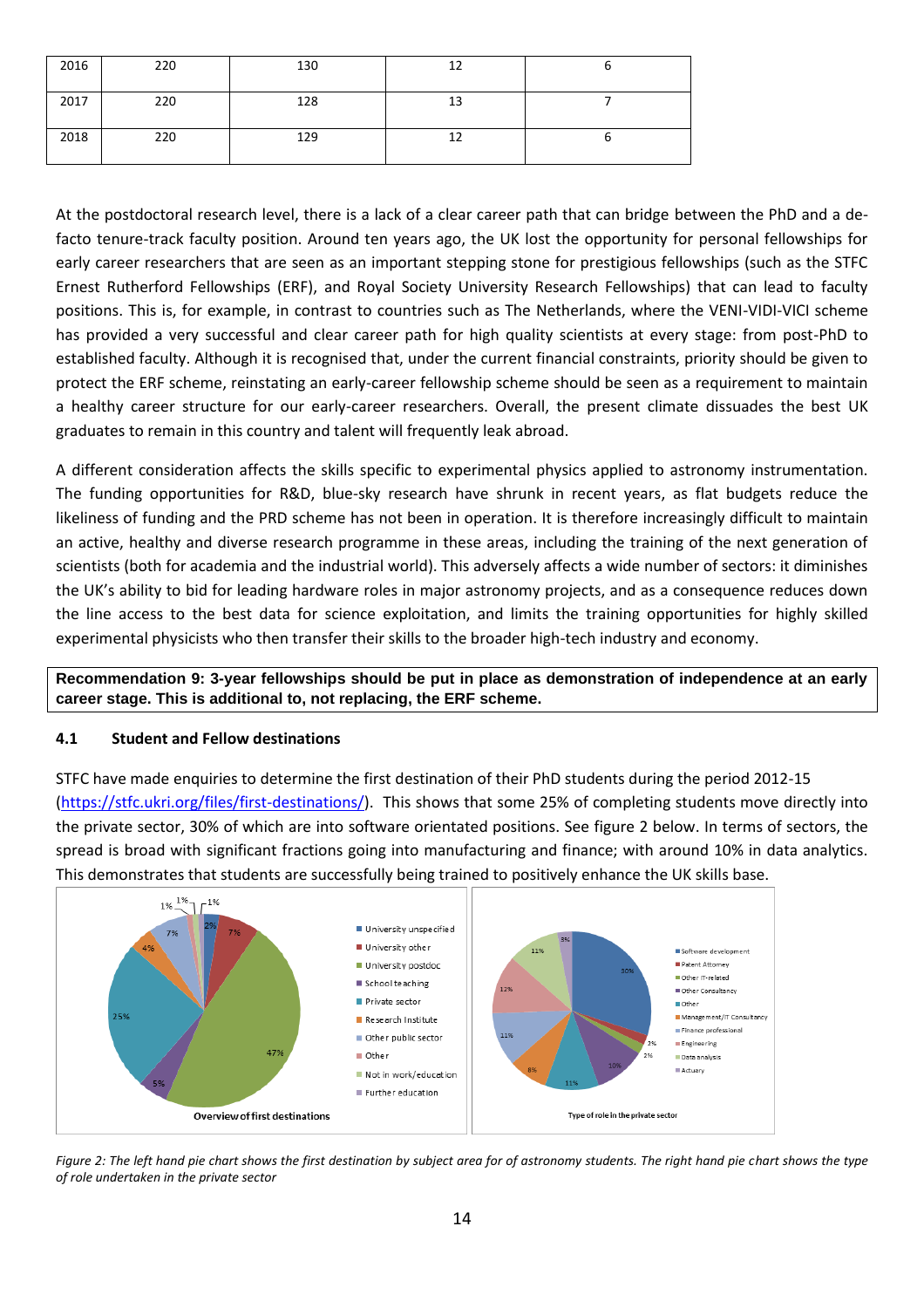About 60% of the students stay in research (postdoc/university/research institute), with around half of postdocs remaining in the UK & 10% going elsewhere in the EU. Many will be working in countries such as Australia, the USA and Canada.

In terms of public sector, about half (~5%) end up in teaching and the rest (~6%) are split over various public bodies, but the civil service and health sector account for half of the rest.

These figures demonstrate a high level of diversity; the UK is both training the next generation of astronomers and supplying a wide range of public and private sectors with highly skilled and highly numerate staff. All key sectors (both private & public) strongly benefit – demonstrating that training in astronomy is an excellent all-round training for the most complex roles in the modern economy. It is important to remember that these are the first destinations; eventually a large fraction of those continuing in astronomy will leave, presumably into a comparable spread of destinations, so it should not be underestimated that a high fraction of astronomers eventually end up in the wider economy. Even the destinations receiving a comparatively small percentage of our output are receiving significant numbers of highly trained individuals.

# **5. Current Programme**

# **5.1 Current Facilities receiving STFC funding**

The breadth of the astronomy programme requires a broad range of facilities to deliver on the science drivers. Smaller facilities tend to be more focused on specific science goals, while larger facilities service a larger fraction of the community.

Some of the projects listed below have international agreements that last beyond the BoP2 horizon, whilst other projects have already had their final installment of STFC costs and will not seek further funding. We therefore do not provide prioritised rankings for all currently funded projects, but instead give broad recommendations. The broad science portfolio of UK astronomy requires a broad project base. We recommend that each project be considered on its scientific excellence rather than make recommendations of scientific priority based on research topic. In a flatcash or decreasing funding scenario it is unsustainable to continue all of these projects or start new ones.

Involvement in broad-goal, large, international projects, such as LSST, is deemed essential to ensure the UK remains a leader in multiple aspects of astronomy. However, funding smaller scale projects, such as WEAVE, gives the UK the competitive edge to exploit and capitalise on big investments (e.g. GAIA through the ESA subscription).

We have assessed the projects using the standard scheme (given in [Appendix](#page-29-0) 1), rounded to the nearest half integer. For ease of presentation we divide the project along broad wavelength lines: optical/IR and mm/radio facilities.

## **5.1.1 Optical/IR orientated facilities**

# **DESI**

The Dark Energy Spectroscopic Instrument (DESI) is a 5000-fibre spectrograph with an 8-square degree field of view on the 4m Mayall Telescope at Kitt Peak National Observatory. A 5-year survey, starting in 2020, will determine the spectroscopic redshift of over 30 million galaxies and quasars, an order of magnitude improvement on the previous generation of spectroscopic redshift surveys such as BOSS. It will use the three-dimensional clustering of galaxies to constrain theories of modified gravity and cosmic inflation, and measure the sum of the neutrino masses with an uncertainty of 0.020eV, sufficient to determine the nature of the neutrino mass hierarchy. DESI is an international collaboration of over 600 scientists world-wide in a field in which UK astronomers have a strong record. STFC funding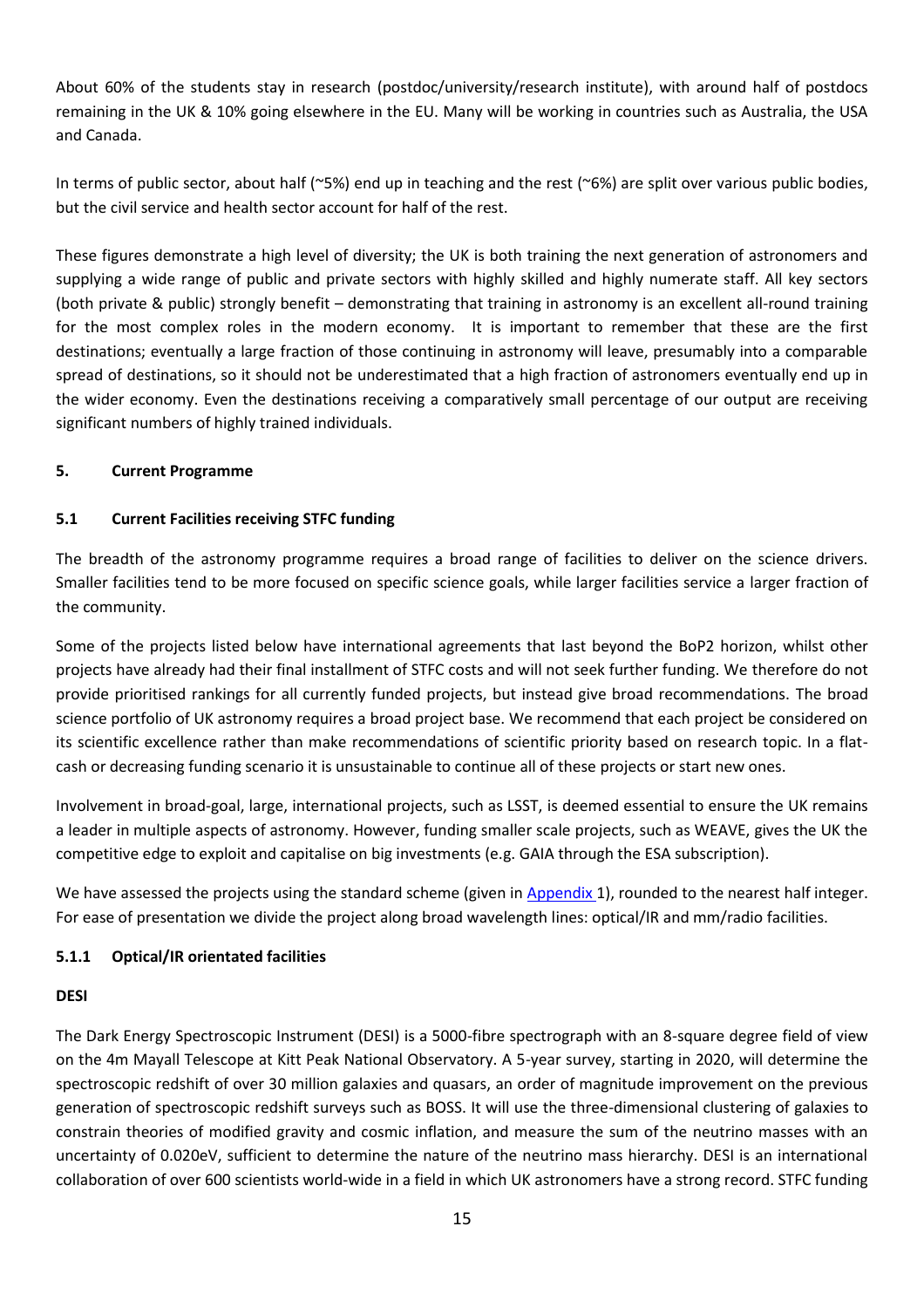for instrumentation development in Durham and UCL has enabled more than 50 scientists from the UK to participate, including UK leadership in 6 science working groups. DESI:UK consortium membership is restricted to a fixed number of UK academic staff and their postdocs and students at 6 UK institutions. **For scientific excellence this was rated Alpha 3.5. For impact this was rated 3.0.**

### **DKIST**

The 4-metre Daniel K Inouye Telescope (DKIST) currently under construction in Maui will represent the state-of-theart for ground-based solar observations. DKIST will have a range of imaging, spectroscopic and spectropolarimetric instrumentation, permitting diffraction limited imaging down to a resolution of 20 km in the photosphere and chromosphere. DKIST will resolve, with unprecedented sensitivity, individual magnetic flux concentrations, observing their emergence, structure and dynamics, measuring their field strengths and direction in the solar photosphere, chromosphere and corona. DKIST's primary design (off-axis) will enable the first routine measurements of the coronal magnetic field.

Driven by recent developments in instrumentation and adaptive optics, DKIST represents a step-change in the field that will lead to fundamental advancements in solar physics. DKIST will provide important complementary observations to space-based missions and ground-based facilities.

STFC/PPRP provided total funding of £2.4M for the DKIST project. All of the STFC funding was invested in the UK. Approximately 90% of the STFC funding was invested on detector R&D with the remaining funds directed to the UK academic partners for the development of software tools. The industrial partner invested an additional £1.2M and UK academic partners provided additional funding of £0.9M as a cash contribution for camera equipment. **For scientific excellence this was rated Alpha 4.0. For impact this was rated 4.5.**

## **ELT**

The Extremely Large Telescope (ELT), when construction is completed in the mid-2020s, will be the world's largest and most sensitive ground-based optical/near-IR telescope. Built by ESO, it will have a ~40m diameter segmented mirror and benefit from adaptive correction using both natural and laser guide-stars, giving it a light gathering power some ~40 times that of JWST and a diffraction-limited angular resolution 6 times better. Its science goals cover the main drivers of astrophysics and cosmology for the foreseeable future, from characterising how planetary systems form (including discovering and imaging Earth-like extrasolar planets) to carrying out detailed studies of the earliest galaxies and their subsequent evolution, and to potentially directly detecting the accelerated expansion of the Universe. Once operational, the telescope will be crucial to the research plans of a large fraction of UK astronomers whose work requires optical and near/mid-IR observations.

A suite of instruments is being developed contemporaneously with the construction of the telescope. STFC funds the UK groups (ATC, Cambridge, Durham, Oxford, Heriot-Watt) involved in the development of several of these through a ~£5M p.a. grant. The UK leads one of the two high-profile first light instruments, HARMONI (a single-field near-IR IFU spectrograph), is a minor partner in METIS (a mid-IR imager/spectrograph) and is a partner in the consortia developing HIRES (a high-resolution spectrograph) and MOSAIC (a multi-object spectrograph). The balance of leadership/membership is in-line with the policy towards ESO/ELT developed by Science Board. HARMONI will likely be the main workhorse instrument for most of the user community during the first years of ELT operation, and so has an extremely high profile across the ESO member states.

In addition to open time available to the UK community through the ELT component of ESO membership, instrument development brings significant GTO to the UK. This will be deployed by the builders as part of the international science teams developing key structured science cases to exploit the instruments. Consequently, this directly benefits astronomers at the builders' institutions. The rest of the UK community should subsequently benefit from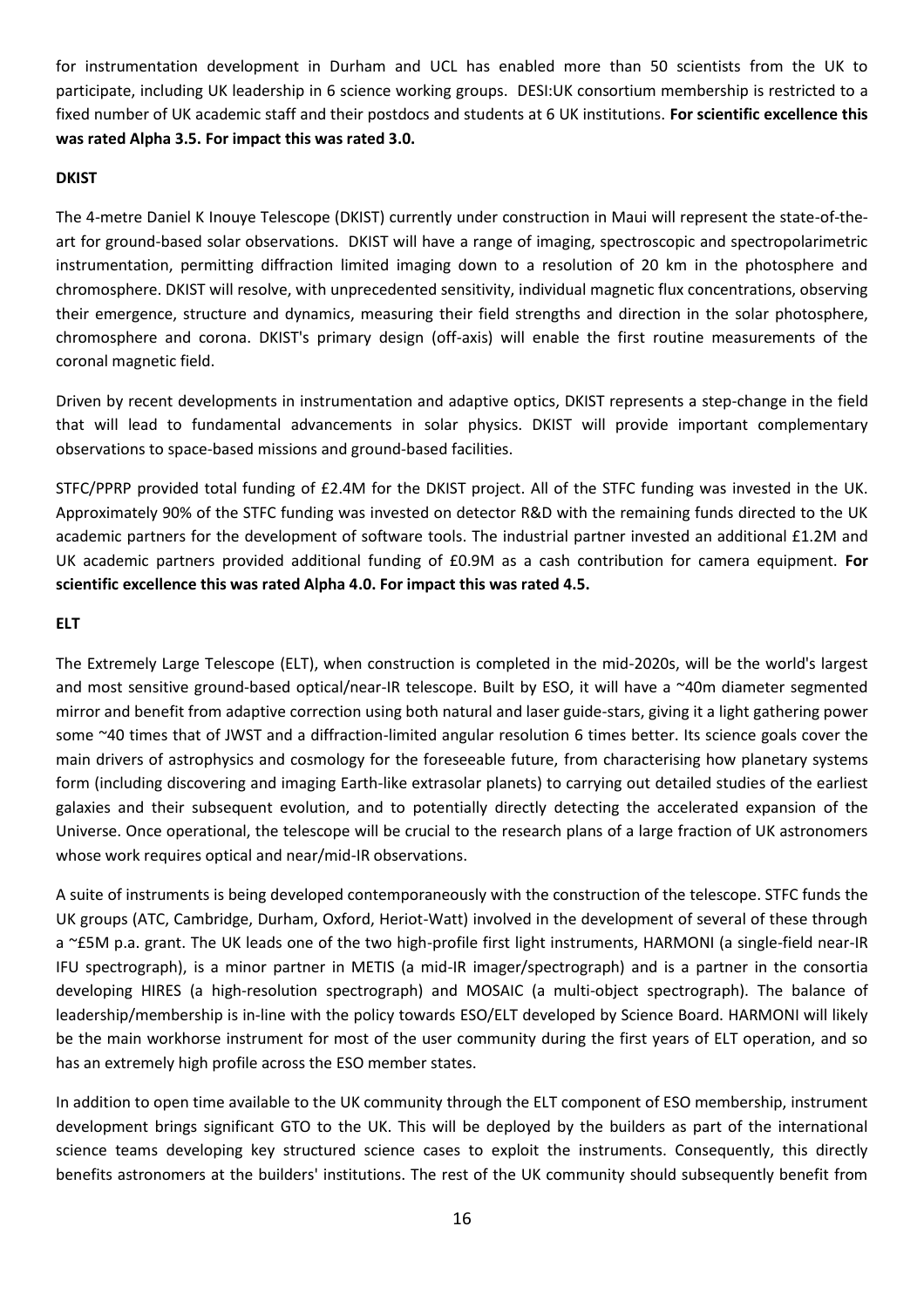operational knowledge developed via GTO time being communicated to them and feeding into their open time programmes, this being the main benefit to them of UK involvement in building the instruments. **For scientific excellence this was rated Alpha 5.0. For impact this was rated 4.5.**

## **GAIA – Additional Computing DPAC CU9**

The GAIA mission has already proved a great success for ESA by enhancing our knowledge of stars and structures in our galaxy. It is transforming our knowledge of the fundamental parameters of stars and therefore allowing the theory of stellar evolution and models of the galaxy and its formation and evolution to be placed on a firm footing. GAIA results will impact on many aspects of contemporary astrophysics for decades to come.

Production of most GAIA data products are official ESA deliverables and are funded through UKSA. STFC is funding extra computational work related to these products. Despite several attempts the panel was unable to gain a detailed understanding from the grant holders of the full purpose of this work and usefulness to the UK Community. Hence the panel was unable to form a view of the value of this work beyond the official data products. This is despite this project being recently assessed by PPRP.

### **HARPS3**

The High Accuracy Radial Velocity Planet Searcher 3 (HARPS3) is a UK-led international project to build an instrument that will search for Earth-mass planets around other stars. It will be placed on the 2.5m Isaac Newton Telescope (INT) in 2021. This instrument is similar to HARPS-N on the 3.6m Galileo National Telescope on La Palma but the HARPS3 science case requires extended observations (initially >50% of the total available telescope time). The data itself will be useful for a range of other projects such as stellar activity studies where the long observation periods could make a major impact (and be useful in other exoplanet projects). From 2026 the instrument will contribute towards PLATO follow-ups of terrestrial planets. Most of the major project roles are held by UK researchers, and the instrument will be accessible by the entire UK community through open competition. STFC has contributed ~£0.7M towards the project with the rest raised from UK universities and international partners. All current funding has been used on manufacturing, assembly and integration of the instrument, which will continue until 2021. After that time the operation costs will be primarily met by the ING, but the HARPS3 team plan to seek funding for the instrument and data archive maintenance costs and scientific exploitation costs. **For scientific excellence this was rated Alpha 3.5. For impact this was rated 3.0.**

### **ING**

The Isaac Newton Group manages the 2.5m Isaac Newton Telescope (INT), and the 4.2m William Herschel Telescope (WHT) on La Palma, in the Canary Islands. There is strong consensus within the astronomical community that membership of the ING should not be lost from the UK portfolio as Northern facilities are needed to ensure the community can operate at the top research level. With the dominance of 8m-class telescopes in recent times, the ING have responded by carving a niche: single instrument observing modes (with the new instruments WEAVE and HARPS3) that will complement and provide added value to the surveys that form the core of the current UK astronomy research programme. In 2017, the UK entered into a 10-year tripartite agreement with the Netherlands and Spain to continue funding the operation of ING until February 2027. In addition to the scientific impact brought by WEAVE and HARPS3, the ING offers the UK significant opportunities in technological and instrumentation research and development. However, it's worth remembering that these developments come with vastly reduced access to open time for the general UK astronomical community.

The UK use of the WHT for the ELT adaptive optics pathfinder, CANARY, has resulted in leading roles for the Durhambased instrumentation group, contracts with ESO and other observatories, and partnering industry. Going forward the ING telescopes support WEAVE (WHT) and HARPS3 (INT) which are assessed separately. In the post WEAVE era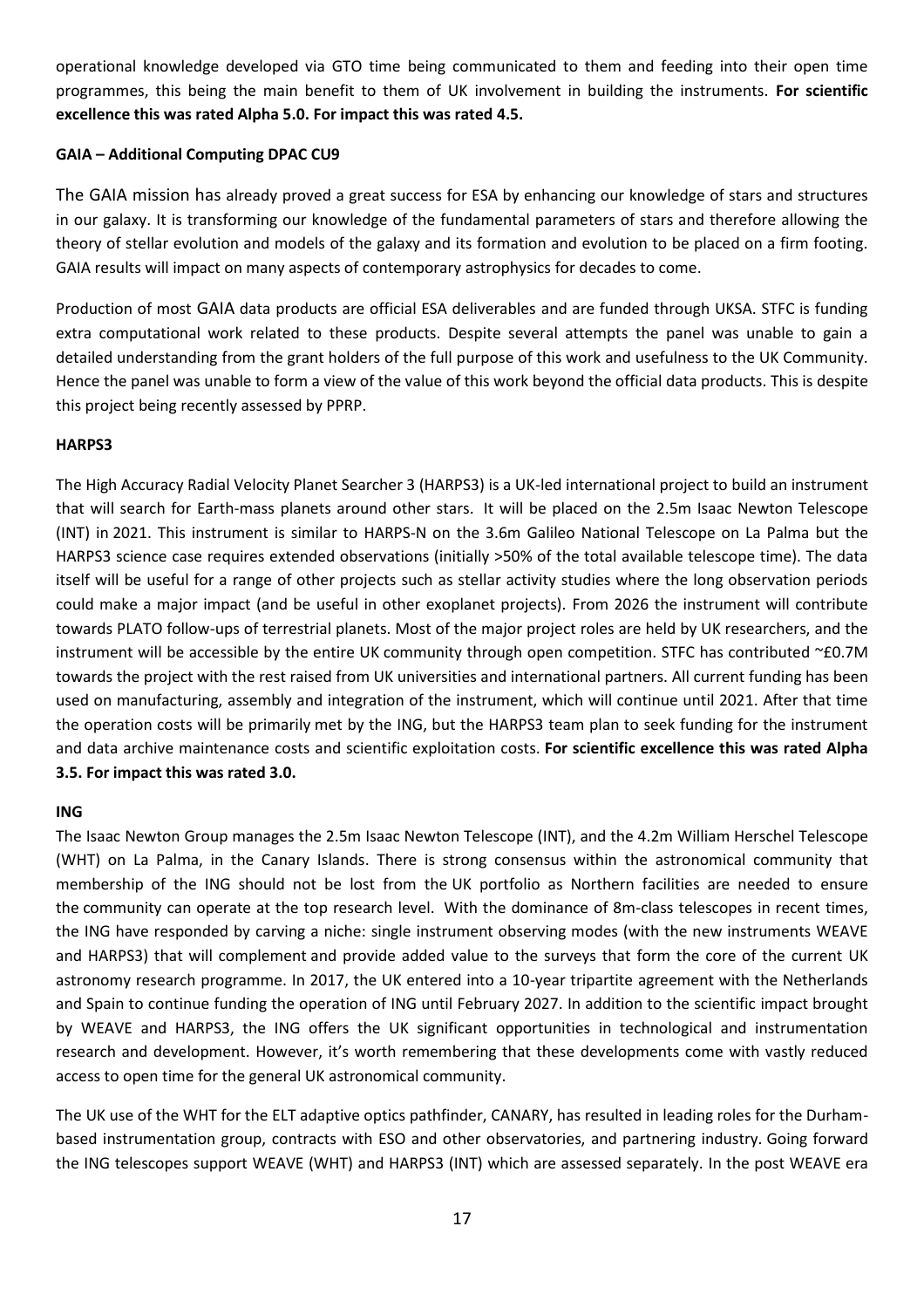the position of ING will need to be reassessed. We have not rated ING but have rated WEAVE and HARPS3 individually.

## **Liverpool Telescope**

The Liverpool Telescope (LT), with a mirror diameter of 2-m, is the world's largest multi-instrument, fully-robotic telescope. Specialising in time-domain astrophysics and transient follow-up, the UK PATT community receives 28% of the time on the LT, with LJMU staff receiving a further 28%. With both the WHT and INT becoming (essentially) single-instrument telescopes, the LT will soon become the UK's only telescope with multi-instrument capability accessible in the northern hemisphere to the UK community. The LT is well placed to exploit new international projects and surveys with other facilities expected over the next decade. This includes the developing field of electromagnetic counterparts to gravitational wave sources. The LT will provide the UK with a key facility for rapid photometric, spectroscopic, and polarimetric follow-up of newly discovered transients.

While the Liverpool Telescope is mainly used for professional astronomical research, part (~10%) of its available time is devoted to educational projects run by the National Schools' Observatory (NSO) at LJMU. This offers school pupils near-immediate access to a world-class observatory and, since its launch in 2004, has led to over 120,000 observing requests from schools. Working with over 4000 teachers throughout the UK and Ireland, the scheme is widereaching, with the NSO website attracting over 1.5 million visits per year. **For scientific excellence LT was rated Alpha 3.0. For impact this was rated 4.0.**

## **LSST**

The Large Synoptic Survey Telescope (LSST) will conduct the most ambitious optical sky survey yet planned, imaging the whole visible portion of the southern sky twice a week for 10 years from late 2022. The resulting survey will constitute an unprecedented multi-colour movie of the Universe that will be used to study a broad range of astrophysical phenomena, from the closest asteroids to the nature of the dark energy. Access to data during the two-year proprietary period will be determined by in-kind contributions, such as the Data Access Centre (DAC) and development data products (DEV) planned by the LSST:UK consortium.

LSST has strong synergies with the other facilities that form the core of the UK's future astronomy programme: Euclid, SKA and ESO ELT, so UK astronomers have the potential to make a significant contribution to the survey exploitation. The UK community has not been lax about getting involved. Every astronomy research group in the UK already has at least one researcher involved in the LSST:UK consortium, which is taking a leading role in a number of LSST science areas within the wider international consortium. The greatest scientific impact will not be realised until the first data release in 2023, but economic and societal impact in the UK is already starting to materialise. The survey comprises a "Big Data" challenge and the LSST researchers will exchange knowledge and skills with enterprises working on such issues through their interaction within the STFC Higgs Centre of Innovation. Losing access to LSST data would significantly weaken the UK's position in the international astronomical community, especially in terms of the multi-messenger global astronomy programme. **For scientific excellence this was rated Alpha 5.0. For impact this was rated 3.0.**

### **MOONS**

The Multi-Object Optical and Near-infrared Spectrograph (MOONS) is a 3rd generation high-multiplex optical/near-IR spectrograph with a wavelength-dependent resolution of 4000-18000 which should be mounted on the VLT from 2022. UKATC and Cambridge are part (~42% by effort) of an international consortium building the instrument. They have been funded by an STFC grant totaling ~£5.8M which should end when all UK work-packages are complete in 2022.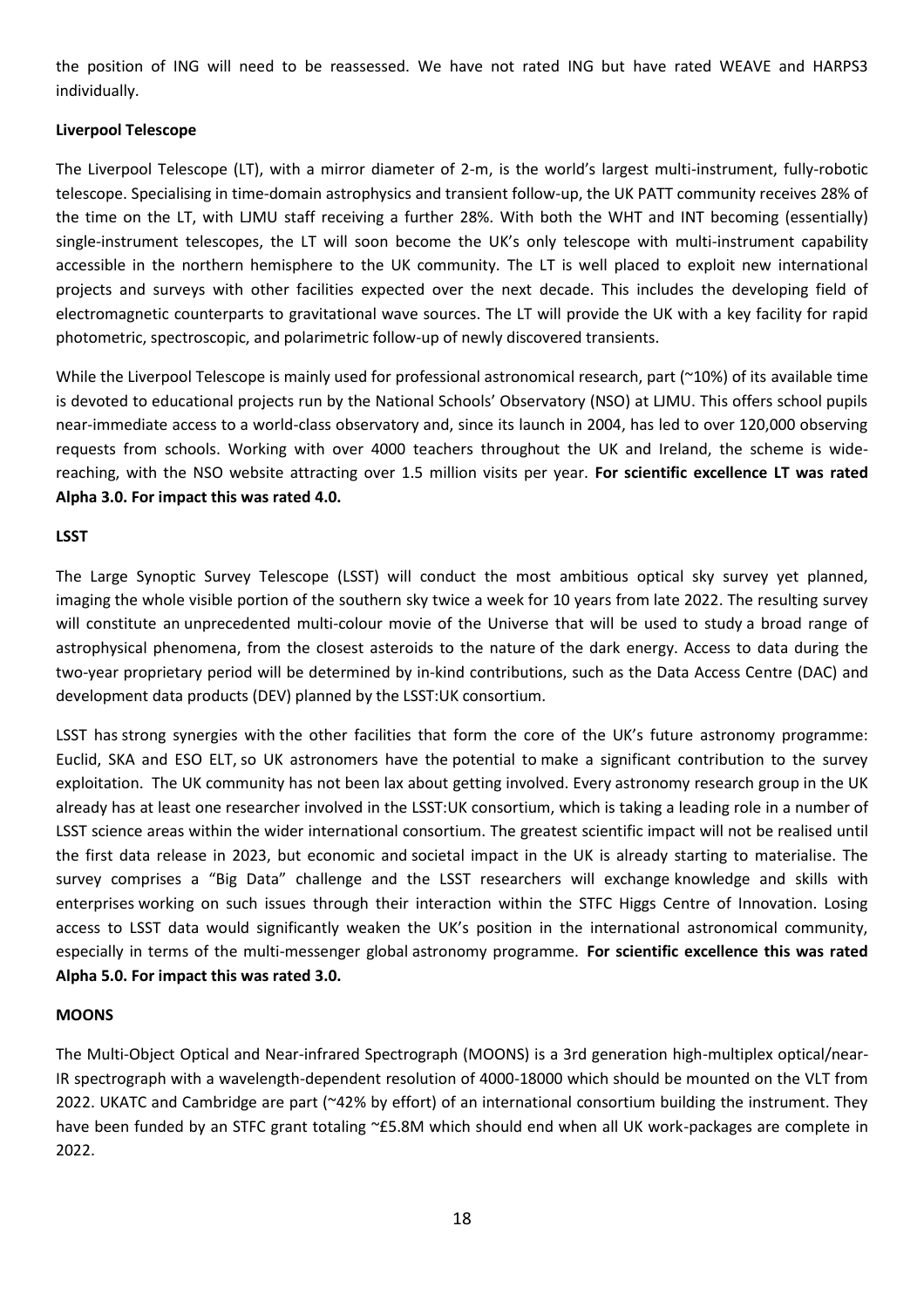The main science drivers include studying the resolved stellar populations of the Milky Way and the Local Group, carrying out an SDSS-like galaxy survey of  $\sim$ 1 million galaxies at z>1 to explore the growth of galaxies and structure at these redshifts and to spectroscopically characterise the first galaxies at z>7. The instrument will be the ESO community's workhorse spectroscopic follow-up instrument for, and consequently synergistic with, a wide variety of existing and future multi-wavelength imaging surveys (LSST, Euclid etc.). Given this, the instrument should be central to the future research plans of a large fraction of the UK observational community. As well as open time on the instrument, the international consortium has ~300 GTO nights which will be used in a coordinated way by the Galactic and Extragalactic Science Working Groups.

There are few 8m-class high multiplex spectrographs that will compete for science impact with MOONS. The clearest competition will come from Subaru's Prime Focus Spectrograph which has 2400 fibres and a 1.25 deg<sup>2</sup> field operating in the northern hemisphere between 0.4 and 1.3 microns. It has a core science programme similar to that of MOONS. That programme will last 300 nights over 5 years as Prime Focus Spectrograph (PFS) shares Subaru with a significant number of other instruments. This comparatively slow observing rate allows MOONS time to deliver its scientific impact despite its smaller field-of-view and multiplex. **For scientific excellence this was rated Alpha 3.5. For impact this was rated 3.5.**

### **NGTS**

The Next-Generation Transit Survey (NGTS), is a robotic array of 12 telescopes located at ESO's Paranal Observatory, providing continuous monitoring with high photometric precision for bright southern stars. The survey seeks to detect transiting exoplanets in the super-Earth to Neptune size range over a wide (100 square-degrees) field of view. NGTS is led from the UK, and is considered to be world-leading, with four confirmed detections published to date from the first two years of the survey. By focusing on bright stars, NGTS detects exoplanets that are well suited to atmospheric characterisation follow-up from other facilities (e.g., VLT, ELT, JWST, etc.), and the fine spatial resolution provides confirmation/vetting of candidates identified by space observatories at lower resolution (e.g., TESS, CHEOPS). The facility was constructed in 2014-15, and a proposal for continued STFC funding until 2022 (£177k/yr) was recently authorised. A role for NGTS is foreseen until at least 2030, particularly in collaboration with PLATO (launch in 2026). Reductions in NGTS operations would be a detriment to the young exoplanet community that are ultimately being trained to take on leading roles in the 2020s, particularly with PLATO and ARIEL. However, NGTS could investigate options for opening up the facility to the wider UK community, and potentially international partners, for some percentage. Reduced funding would also remove the UK leadership that NGTS provides; lessening the UK's potential to participate in future projects. Nevertheless, funding beyond the present BOP would require continued renewal proposals from the NGTS team. **For scientific excellence this was rated Alpha 3.5. For impact this was rated 3.5.**

#### **SOXS**

SOXS ("Son of Xshooter") and is a near UV-Optical-Near Infrared, single shot spectrometer which will be permanently mounted on ESO's New Technology Telescope in La Silla, from 2020 onwards. In the next decade LSST will be in operation with a host of smaller but wider field survey telescopes, in addition to gamma- and X-ray telescopes (Swift, SVOM, eROSITA), CTA, radio telescopes (e.g. Meerkat/SKA) and gravitational-wave observatories (LIGO, Virgo and later KAGRA and LIGO India). The need for optical-NIR spectroscopy follow-ups with minimal time delay is therefore critical for multi-messenger science and the new large discovery space that will open up; SOXS delivers this capability. SOXS is operated by an international consortium (UK, Italy, Denmark, Chile and Finland) and has a well-established UK leadership. In the UK, construction - hardware and data architecture - has been funded through PPRP and by Queen's University Belfast. Operation (currently envisaged to start in 2021) will be supported through bids to AGP. **For scientific excellence this was rated Alpha 3.0. For impact this was rated 2.0.**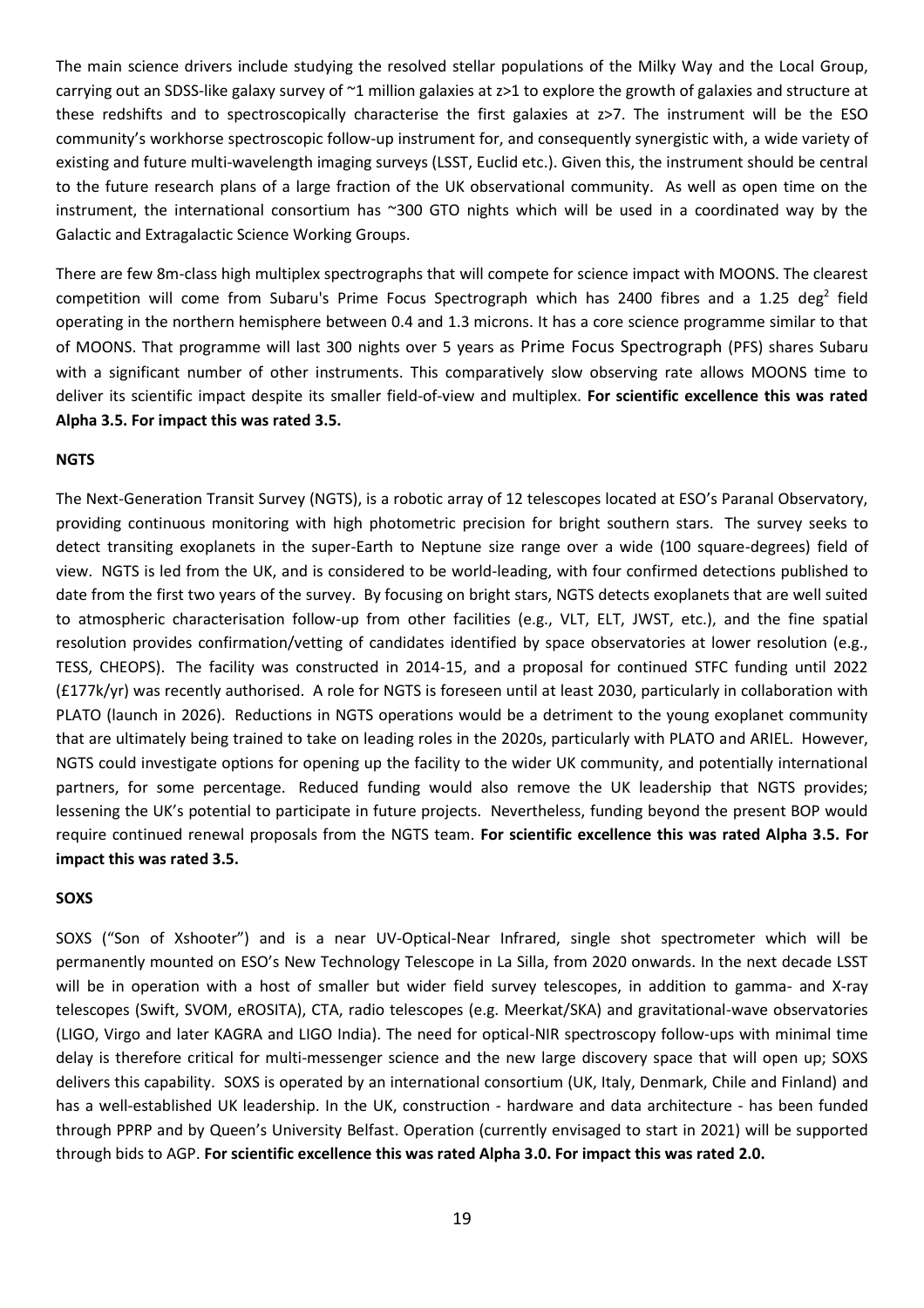### **WEAVE**

The William Herschel Telescope Enhanced Area Velocity Explorer (WEAVE) is a cutting-edge multiplexed fibre system that will be placed on the WHT in 2019. It offers the UK community observing capabilities that are not available on any other telescope in the Northern hemisphere. Approximately 70% of the available time over the first 5 years will be spent on large surveys that build upon the UK's strategic research focus, such as the exploitation of GAIA and the Northern SKA pathfinders. It thus provides UK astronomers with a major opportunity for producing impact above their relative weight. Four out of eight of the core observing programmes are led or co-led by UK researchers, and the vast level of scientific interest in this project is reflected by the involvement of over 120 UK-based researchers in WEAVE science projects. To date, the costs for this UK-led international consortium project have been primarily for construction, which has strongly supported UK instrumentation-building research groups in universities and research institutes, as well as contracts awarded to UK technology industries. Future costs for this project will be operational costs for the ING (see above), and exploitation costs of the science through grants to UK-based researchers. **For scientific excellence this was rated Alpha 3.5. For impact this was rated 3.0.**

### **Wide Field Astronomy - CASU**

The Cambridge Astronomical Survey Unit (CASU) develops and operates world-class astronomical pipelines, supporting the analysis of astronomical surveys in optical and infra-red wavebands, and allowing users interactive and automatic access to the associated repositories hosted by CASU. Its strength is a core of expert staff with a history of providing solutions to unique challenges posed by surveys or facilities, such as the VST and VISTA imaging surveys. CASU also developed and operates the core analysis pipelines for the GAIA-ESO spectroscopic survey, and is currently developing spectroscopic pipelines for WEAVE and 4MOST. Continued STFC funding should be dependent on CASU continuing to demonstrate added value to UK science, closely aligned with STFC projects. There will be a continuing need for access to repositories such as the ING-INT archive. CASU expertise in image analysis is now being applied in the medical sciences, to improve understanding of cancer pathways, with funding from Cancer Research UK. **For scientific excellence this was rated Alpha 3.5. For impact this was rated 3.5.**

#### **Wide Field Astronomy - WFAU**

Since 1999 the Wide-Field Astronomy Unit (WFAU) at Edinburgh has operated a number of the largest sky survey archives in the world, including those from the ESO public surveys programme. WFAU curates and publishes data products within the WFAU archive and through the global Virtual Observatory. Most of this programme is in collaboration with the Cambridge Astronomical Survey Unit (CASU) who operates the data pipelines, and WFAU archive and publish the data products. Current VISTA, VST and GAIA-ESO Spectroscopic Survey data handling will finish in the coming years, leaving the question of STFC bridging for WFAU until it is due to become home to the UK's Euclid Science Data Centre and LSST Data Access Centre. There will be a continuing need for national archiving of astronomical survey data in the future. **For scientific excellence this was rated Alpha 2.5. For impact this was rated 2.5.**

### **5.1.2 Radio/mm orientated facilities**

### **ALMA Regional Centre**

The ALMA Region Centre (ARC) is based at the Jodrell Bank Centre for Astrophysics and it delivers quality assured, pipeline reduced ALMA data products to UK users. ALMA is the world's premier telescope operating at millimetre wavelengths. Its combination of sensitivity and resolution has transformed the study of star and planet formation, galaxy formation and evolution and the buildup of complex molecules. In addition to the delivery of data products to the users the ARC nodes also provide support for proposal preparation, community workshops, software development, advanced data reduction and archiving of ALMA data as well as providing observing support at the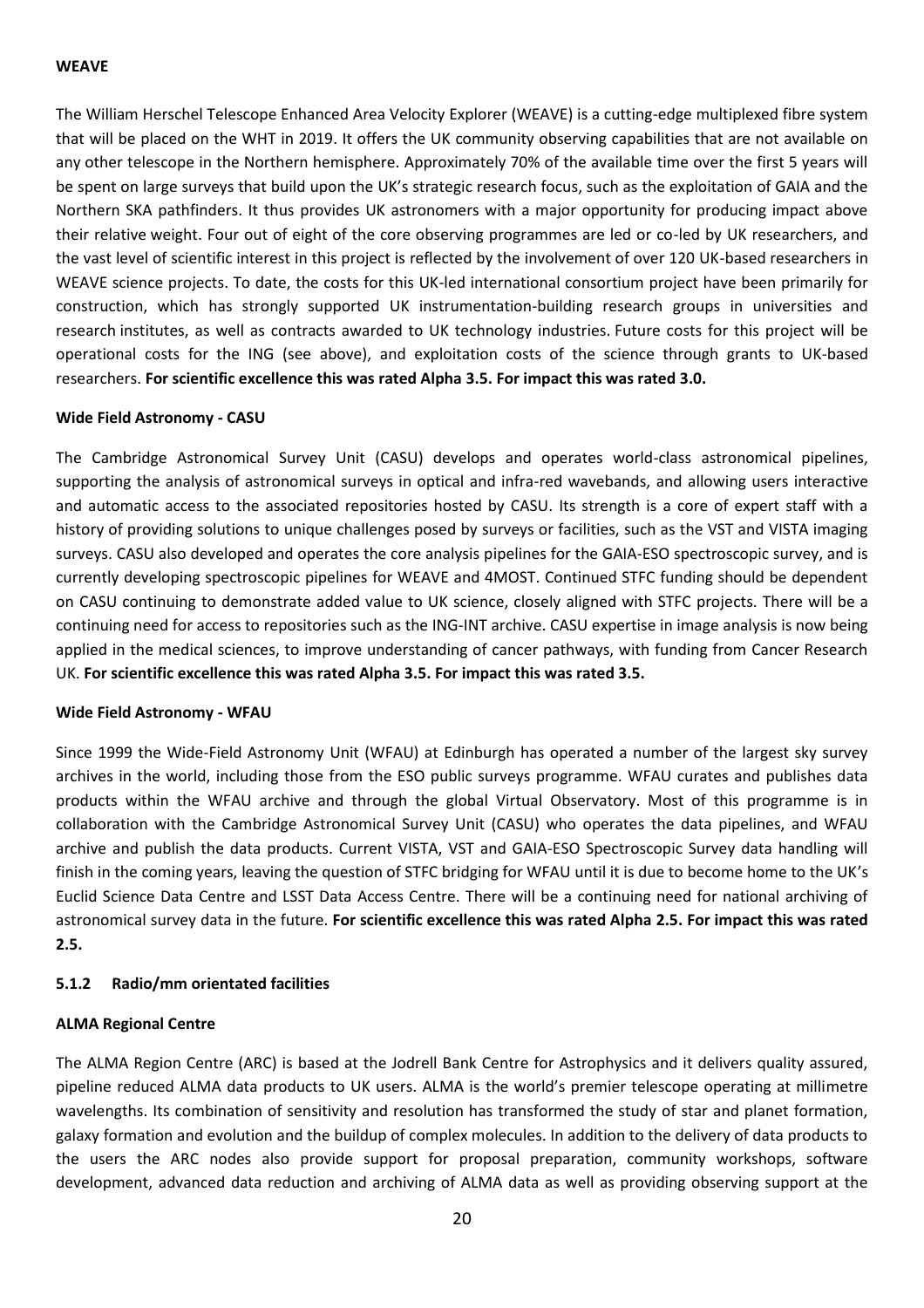ALMA observatory in Chile. The UK has a vibrant ALMA community and the UK ARC is one of the busiest out of the seven European nodes. The ARC makes a significant contribution to the delivery of ALMA science by the UK community and a cut in funding would slow down and compromise the delivery of results from this top ESO facility. **For scientific excellence this was rated Alpha 4.0. For impact this was rated 3.5.**

#### **e-MERLIN**

e-MERLIN (Multi-Element Radio Linked Interferometer Network) is the UK-based radio interferometric array of seven telescopes operated by the Jodrell Bank Centre for Astrophysics delivering high spatial resolution cm-wave continuum and spectral line observations (1-25 GHz). Its 200 km maximum baseline means that its spatial resolution is seven times higher than the EVLA at the same frequency. This resolution matches those of other key facilities for multi-wavelength studies such as HST/JWST, Chandra and ALMA. The 76 m Lovell Telescope is regularly included in the array and this results in a collecting area that is 25% that of the SKA mid-frequency array (SKA-Mid). The combination of resolution and sensitivity allows the array to address a wide range of science from star and planet formation, galaxy evolution, AGN, extreme environments around compact objects and gravitational wave sources, dark matter and fundamental physics. The instigation of several large Legacy Survey projects has greatly expanded the UK and international user base of the facility. Recent developments in pipeline software are speeding up the delivery of data products to users. The science, techniques and technology that e-MERLIN delivers are seen as key pathfinders in the run up to SKA-Mid and strategically important in preparing a large UK community for exploiting that flagship facility. Future upgrades will see the early adoption of the SKA Science Data Processor (SDP) software to further aid UK preparation. At a cost of £2.5M per year, e-MERLIN is a major facility for STFC. As concluded in the recent Radio Astronomy Strategic Review conducted by STFC, e-MERLIN is delivering excellent science and is a high priority for at least the next 5 years and will be reviewed again in 2021. A reduction in funding below that required to run this UK-based facility would result in its closure and cut off access of the UK community to high resolution cmwave science and important pathfinder for SKA-Mid. **For scientific excellence this was rated Alpha 3.5. For impact this was rated 3.5.**

### **LOFAR**

The Low Frequency Array (LOFAR) is the European low radio frequency (30-240 MHz) telescope based mainly in, and led by, the Netherlands. It has international stations is several European countries including the UK station at Chilbolton providing long baselines (1000 km) and sub-arcsecond resolution. A large consortium of UK universities (LOFAR-UK) provided the capital costs for the Chilbolton station, whilst STFC contributes the running costs of the station at £260k per year. The UK has good leadership in Key Science Projects (KSP) in the areas of surveys, transients/pulsars, magnetism and solar observations. The sky survey KSP addresses areas such as AGN, galaxy evolution and cosmology and there is synergy with complementary WEAVE-LOFAR survey for optical spectroscopy. The KSPs have also brought in a large user base in the UK. The UK has contributed to the calibration of the international baselines. With its all-digital operation, LOFAR, along with the Murchison Widefield Array (MWA) in Australia, is a key pathfinder for SKA low frequency array (SKA-Low) both in terms of science, technology and data processing. LOFAR has a phased programme of upgrades (LOFAR2.0) with funding already secured in the Netherlands that will initially improve the correlator and electronics and enable greater efficiency and sensitivity. LOFAR-UK will bid for a one-off injection of around £350k in 2020. The recent Radio Astronomy Strategic Review concluded that the UK's involvement in LOFAR represented excellent value for money and was its highest priority in the run up to the SKA, including the LOFAR2.0 upgrade. A reduction in funding below that required to run the Chilbolton international station would cut-off access of the UK community to high resolution low frequency science and this important pathfinder for SKA-Low. **For scientific excellence this was rated Alpha 3.5. For impact this was rated 3.0.**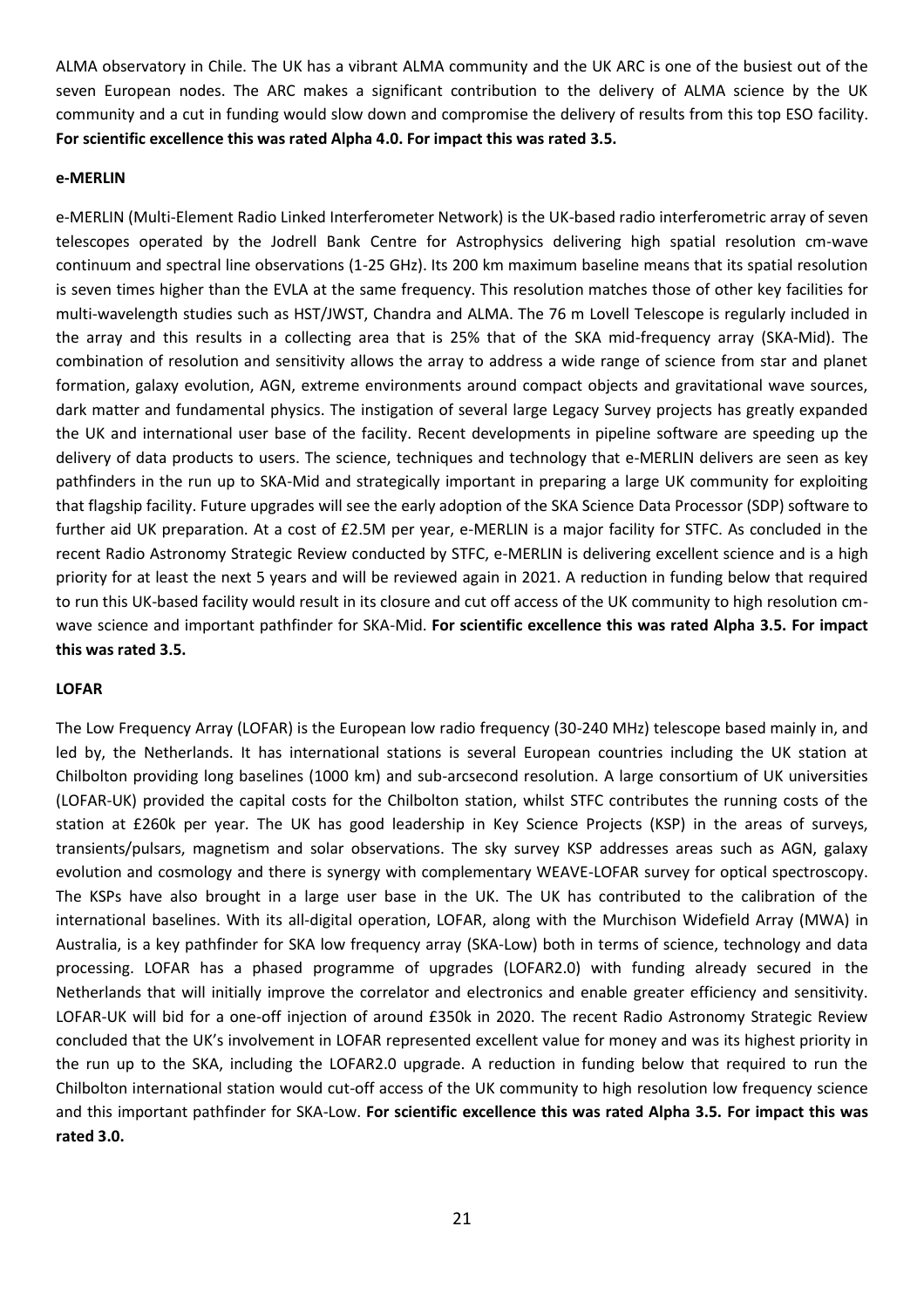#### **JCMT**

After the STFC withdrew its major role on the Hawaiian island site a consortium of 18 UK universities contributed to the continued operations of the 15 m sub-millimetre observatory, which is now owned and mainly operated by the East Asian Observatories collaboration. The James Clerk Maxwell Telescope (JCMT) is primarily used for surveys addressing problems in star formation, galaxy evolution and cosmology. There continues to be a significant UK user base and UK astronomers continue to play leading roles in the new generation of surveys being conducted with East Asian partners and in bidding for open time enabled by the STFC's matched contribution of £250k per year. A bid is expected in the range £0.5-1M for a UK group to develop a new camera based on KIDS technology for the JCMT. These cameras are already operating at millimetre wavelengths on the 30 m IRAM telescope and will soon be installed on the 50 m LMT. A reduction in funding would reduce access for the UK community to the single-dish submillimetre capability that the JCMT provides. **For scientific excellence this was rated Alpha 3.0. For impact this was rated 3.5.**

### **JIVE**

JIVE is the Joint Institute for VLBI (Very Long Baseline Interferometry) ERIC (European Research Infrastructure Consortium). It is an international organisation hosted in the Netherlands that runs the European VLBI Network (EVN) of telescopes and runs the data processing. The UK has always been a member of JIVE and contributes some of the e-MERLIN telescopes to the EVN network, which mainly operates from 1-25 GHz over 1000 km (European) and 10 000 km (to Asia and Africa) baselines. The milli-arcsecond resolution delivered enables kinematic and parallax studies as well as imaging and is used to address questions in star formation and evolution, AGN, and with the development of real-time VLBI, energetic transient events. The routine integration of the full array of e-MERLIN telescopes in to the ~45 days of EVN operations per year is currently being implemented. This greatly improves the imaging fidelity of the array that was already the most sensitive VLBI array in the world. STFC currently contributes £175k per year to JIVE. Although the UK VLBI community is small, JIVE makes an important contribution and is seen as good value for money as also concluded by the Radio Astronomy Strategic Review. A reduction in funding below the required international subscription would reduce the UK's access to the milli-arcsecond resolution astronomy enabled by VLBI. Given the common longitudes of the EVN telescopes with SKA-Mid, cases are being developed to make use of the large sensitivity gain for VLBI when SKA-Mid operates in simultaneous VLBI-mode. **For scientific excellence this was rated Alpha 3.0. For impact this was rated 2.5.**

#### **SKA**

The Square Kilometre Array (SKA) is the world's next generation radio observatory and a flagship project for STFC. It will consist of two telescopes: SKA-Low in Australia operating at 50-350 MHz over 65 km baselines and SKA-Mid in South Africa covering 350 MHz to 15 GHz over 150 km baselines. It will address the full range of astrophysical questions including cosmology, galaxy evolution, extreme environments, planet formation and fundamental physics. The high resolution of SKA-Mid has good synergy with ALMA and the ELT. The UK plays a major role in the SKA with the STFC currently contributing £4M per year to UK design work on both SKA-Low and SKA-Mid and another £2.4M per year to running the global HQ at Jodrell Bank. The UK has leading roles in many of the international design consortia as well as a high proportion of chairs and active members in the Science Working Groups that are preparing for SKA Key Science Projects (KSPs). Early science will focus on large surveys via KSPs and preparation for those is a high priority as highlighted by the Radio Astronomy Strategic Review. It is anticipated that a large fraction of UK groups will utilize SKA data once fully operational. Familiarization of the community with the techniques and SKA SDP software will be important in this regard. UK contributions from within the approved BEIS funding will increase as construction begins and level off at around £11M per year during operations around 2027. Funding is also likely to be required for an SKA Regional Data Centre in the UK along similar lines to the ALMA Regional Centre. **For scientific excellence this was rated Alpha 5.0. For impact this was rated 4.0.**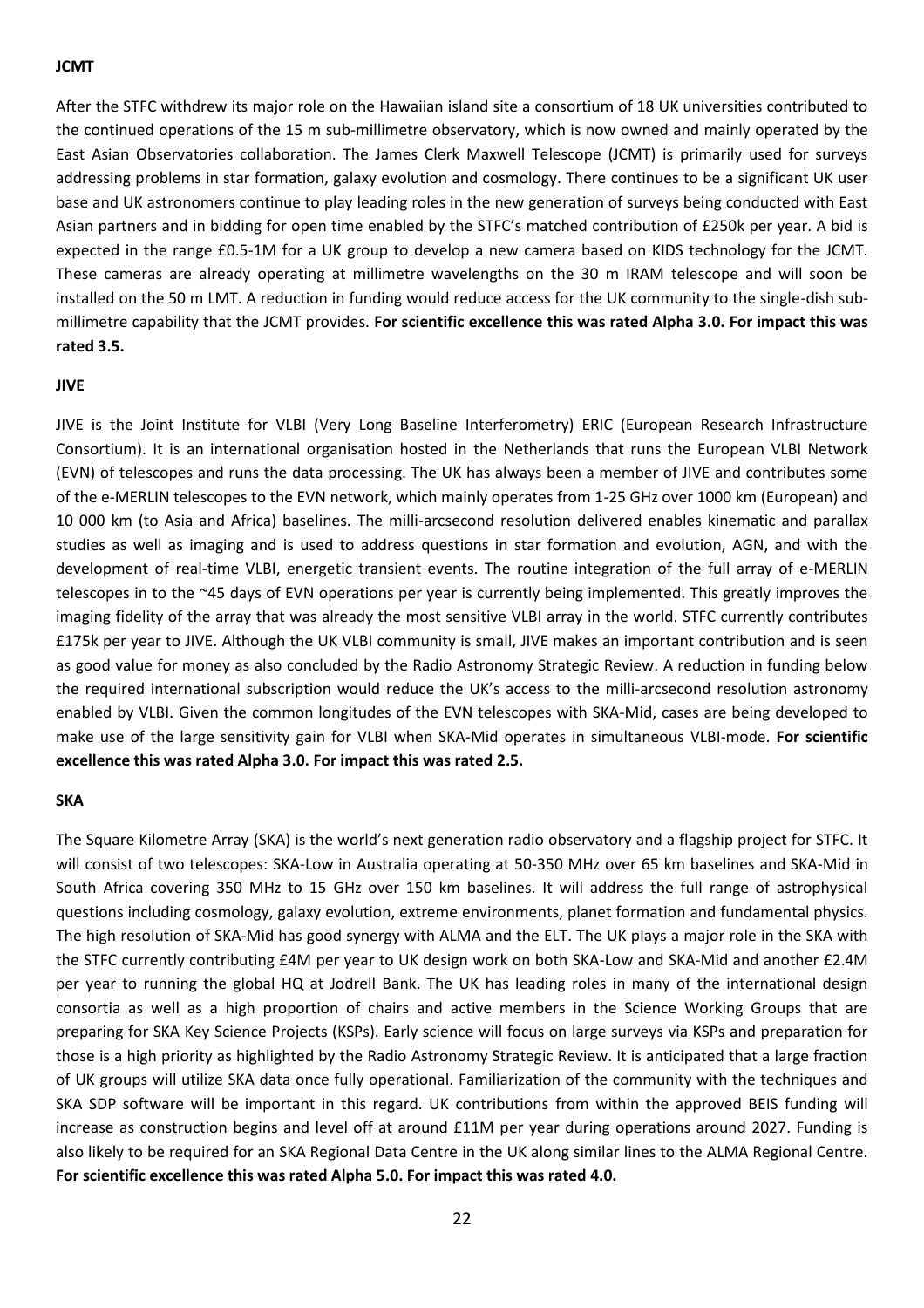**Where we have been able to gain sufficient information we can confirm that all of STFC's projects are world leading and of high scientific value.** 

## **5.2 Additional areas of relevance**

The panel has also been asked to examine two areas of relevance to both the Astronomy and the Particle Astrophysics areas:

## **The CMB area**

Research in the Cosmic Microwave Background (CMB) has a long tradition in the UK. The continued development of THz detectors is thought world leading and attracted significant grant funding over recent years. The CMB community has had significant roles in some of the highest profile projects e.g. ESA's Planck. Investment in the USled Simon's Observatory has been proposed as a priority project to STFC and was submitted to the BEIS Fund for International Collaboration (FIC) and more recently to Science Board.

## **Ground-based gamma ray astronomy**

UK interest in this area has diminished over recent years – which could be due to a lack of access to a competitive instrument and loss of key academics. However, STFC has been part funding a study of the Cherenkov Telescope Array (CTA) and a consortium is proposing to supply instrumentation to the project enabling UK entry to the project. We are unable to comment as to whether this strategy will stimulate a community as we are not aware of any STFC funded research activity in this area beyond the small level of investment provided under Particle Astrophysics.

This examination was by no means complete but served to identify the historical impact of these areas within the AGP.

## **5.3 The STFC Priority Projects - Emerging opportunities**

In response to a number of new capital funding opportunities, STFC advisory panels were requested to put forward a number of concepts as part of the Priority Projects exercise. In total 76 'projects' were submitted to the AAP (x47) and SSAP (x29) of which 10 were shortlisted for further investigation within STFC and potential UKRI sources of funding. The panel noted that the exercise showed that the community was still very vibrant and brimming with good ideas for new projects. In uncertain times there may well be a good opportunity to obtain additional capital funds for the community and that was welcomed by the panel.

We would endorse the shortlisted priority projects given that they have been studied and recommended by the advisory panels. However, we note that these projects have not been tensioned against the rest of the programme and would advise against their adoption unless new (and full) funding becomes available. Most of the priority projects are indeed actively seeking sources of funding other than the core STFC budget. For example, the Simons Observatory has been submitted to the UKRI Fund for International Collaboration.

The panel noted that this particular process of selecting these priority projects was a one off, connected with the desire of the newly appointed CEO of STFC to have a set of project ideas ready to exploit any sources of new capital funding which may become available. This meant that the application and review process was compressed and not subject to the usual levels of scrutiny that would be expected. However, if funding for any of these projects does materialise, then the applicants will be invited to submit a full proposal for detailed technical examination by the Project Peer Review Panel (PPRP). We emphasize that although these projects were mainly for capital programmes, they will of course have associated operation and exploitation costs. These costs must be spelled out and either provided by the new source of funding or tensioned with the rest of the programme.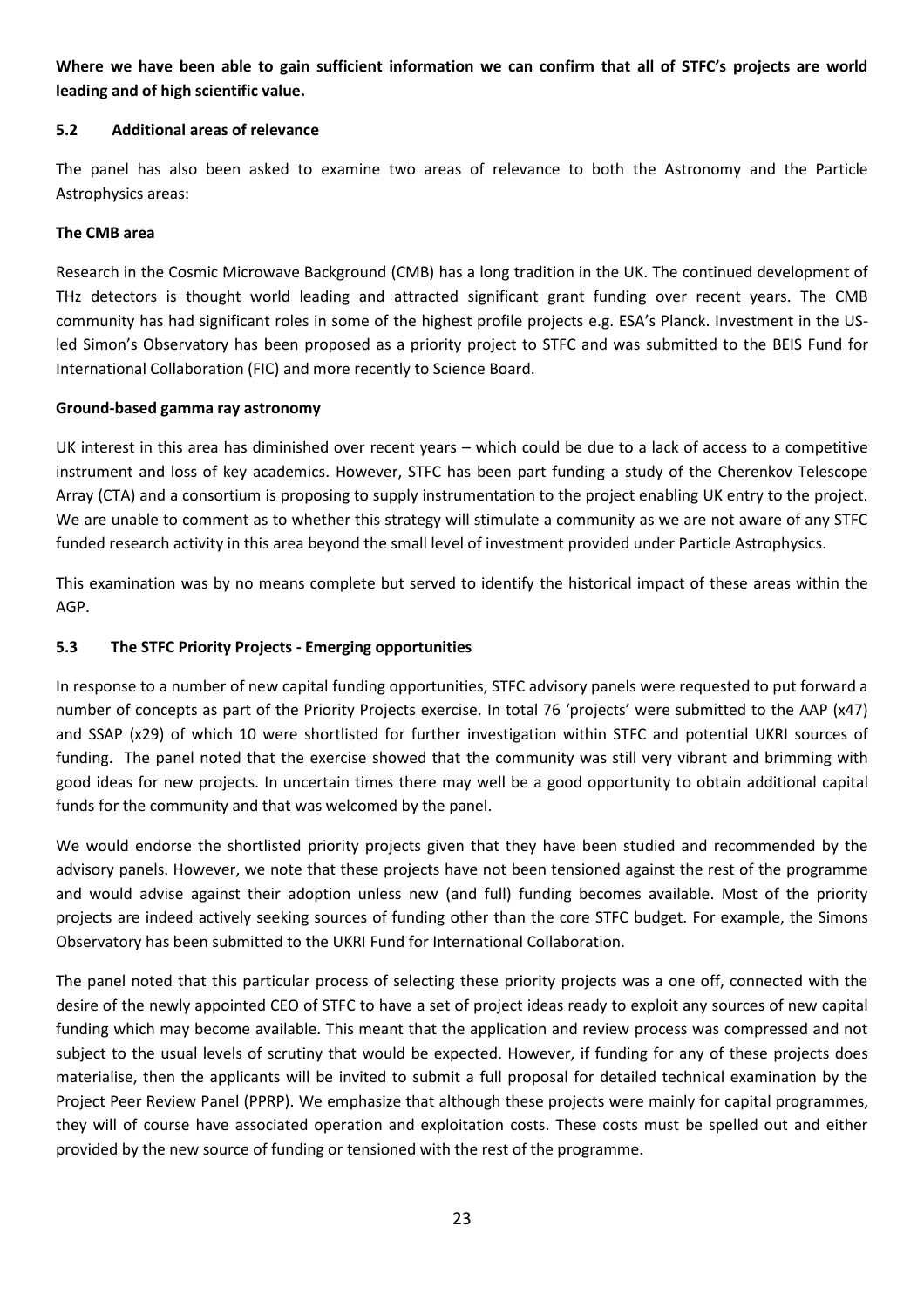The Panel noted that it is the role of AAP and SSAP to carry out horizon scanning and that this should be a continuous process. This means that the list of current STFC Priority Projects should be a live document. The actual process to solicit, review and tension new projects needs to be looked at by STFC with input from the advisory panels and the community.

*Recommendation 10: Advisory Panels cannot carry out this exercise in such a short timeframe. This should be an ongoing exercise with projects on the list reviewed as new ones are considered. Process for horizon scanning and associated review processes should be discussed with the community, possibly at NAM. We encourage the advisory panels to be more fully engaged with the community.*

## **5.4 Funding the STFC Programme**

Figures 3 and 4 show the planned 6-year projection of the STFC Astronomy Budget. The drop in budget from 18/19 to 19/20 is due to a number of long term instrument development commitments coming to an end (WEAVE, DKIST, HARPS3) and the reduction of the SKA pre-construction allocation from £8M p.a. to £4M p.a. Within this funding envelope, approximately £30M is earmarked for science exploitation via the grants line, with the rest for operations and development. It is worth noting that beyond the current year, funding levels are within a flat cash model.



*Figure 3: Six-year projection of the STFC Astronomy Programme budget. Post 2019/20 is indicative and dependent on outcome of the CSR.*

*Note: funds for the construction and operation of the SKA are provided separately by BEIS and not included in the above plan. Funds for the ELT subscription and development all derive from within the STFC core.*

[Figure](#page-23-0) 4 shows the breakdown of the budget into exploitation,



developments and operations.

<span id="page-23-0"></span>*Figure 4: The left panel shows the breakdown of the astronomy budget into exploitation/development/operations and indicative projection over the next 5-year period (note this assumes a flat cash settlement in the 2019 comprehensive spending review). The right panel shows a different visualization of the spend in this financial year.*

The breakdown of project funding from the development budget over the next five years is shown in [Figure](#page-24-0) 55 below. The budget is dominated by the ELT and SKA lines which stretch beyond this period. Due to a number of programmes coming to an end, there is headroom for new developments starting at a low level in the current year. The allocation of such funds would need to be carefully considered in light of the squeezed AGP.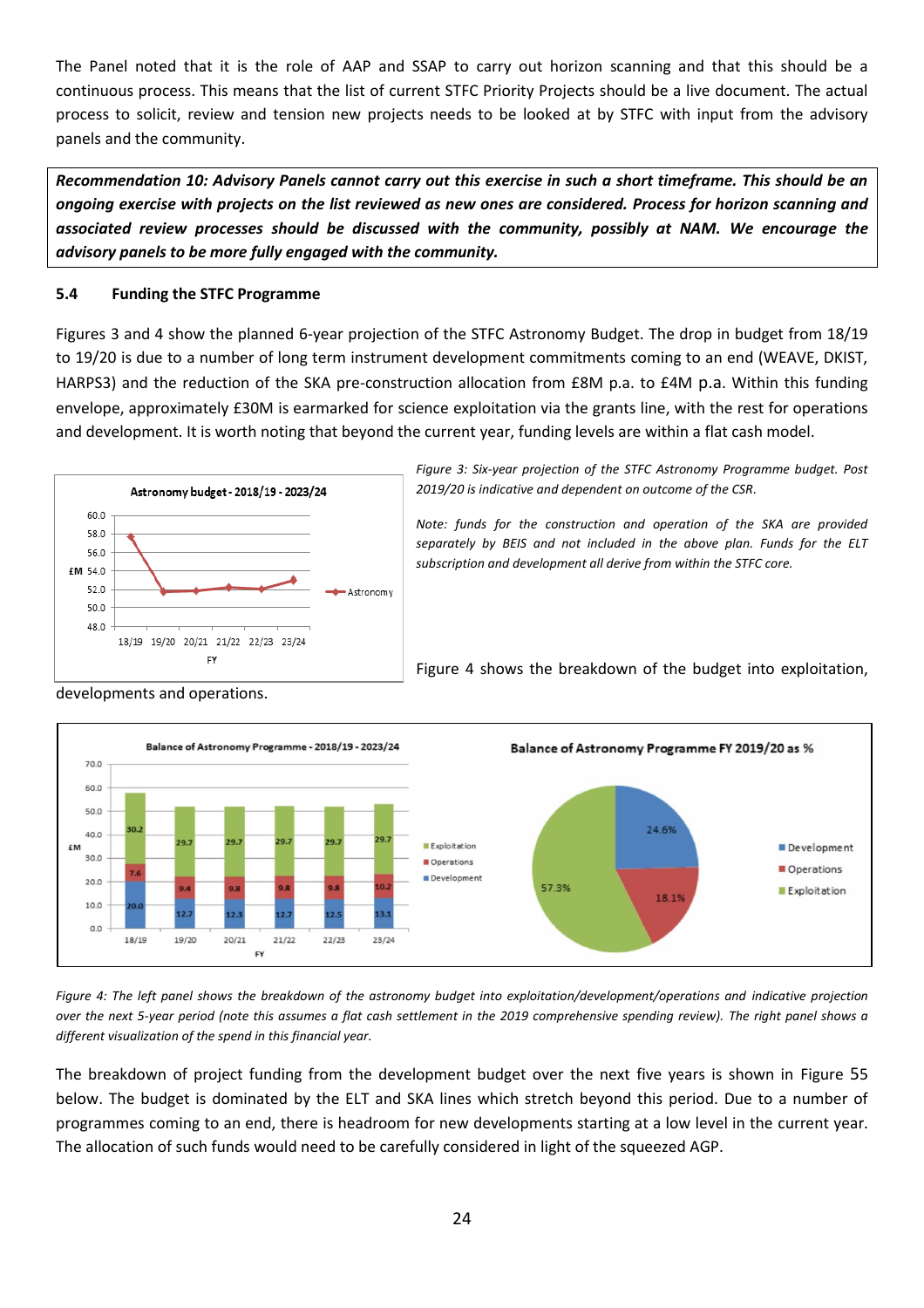

<span id="page-24-0"></span>*Figure 5: Breakdown of the development budget and its projected changes over the next 5-years. The left panel shows all projects while that on the right is the same but with the ELT and SKA lines removed for clarity. The projection assumes a flat cash settlement during this period.*

[Figure](#page-24-1) 6 shows the breakdown in operations funding over the next 5-years. The largest contribution during this period is the e-MERLIN facility.



### **6. Future funding scenarios**

Within this exercise, we have been asked to make recommendations for the next five years based on flat cash or ±10% funding scenarios. The following does not take into account the potential impact that leaving the EU would have on the funding envelope, other than to note that it would *dramatically change* our assessment. The contribution of EU/ERC funding to the current programme is discussed in Section 3.1.1.

### **6.1 Flat cash**

If faced with a continued flat-cash scenario for the next 5-years, protecting the grants-line is the highest priority – a view further echoed by both advisory panels (and by most reviews over the last decade). This is needed in order to preserve the breadth of the current programme, while still enabling a meaningful level of involvement in large projects. Naturally, this, along with increases in university overheads, FTE and FEC, would continue to squeeze the grants line further in real-terms. Given that a significant fraction of grants graded as internationally leading have been unfunded over recent years in the flat cash regime, its continuation would surely lead to a further erosion in the number of such projects that could be funded.

As noted in 3.3, in the AAP's community consultation exercise, 36% of the 293 respondents replied that, under continued flat cash, the exploitation line should be increased at the expense of either the development or operations line (or both). One potential way of mitigating against the continuing pressure on the grants line would be to tap into the funds becoming available as small projects come to a natural end over the next few years.

<span id="page-24-1"></span>*Figure 6: Expected breakdown of the Operations budget over the next 5 year period. During this period neither the ELT or SKA are operational.*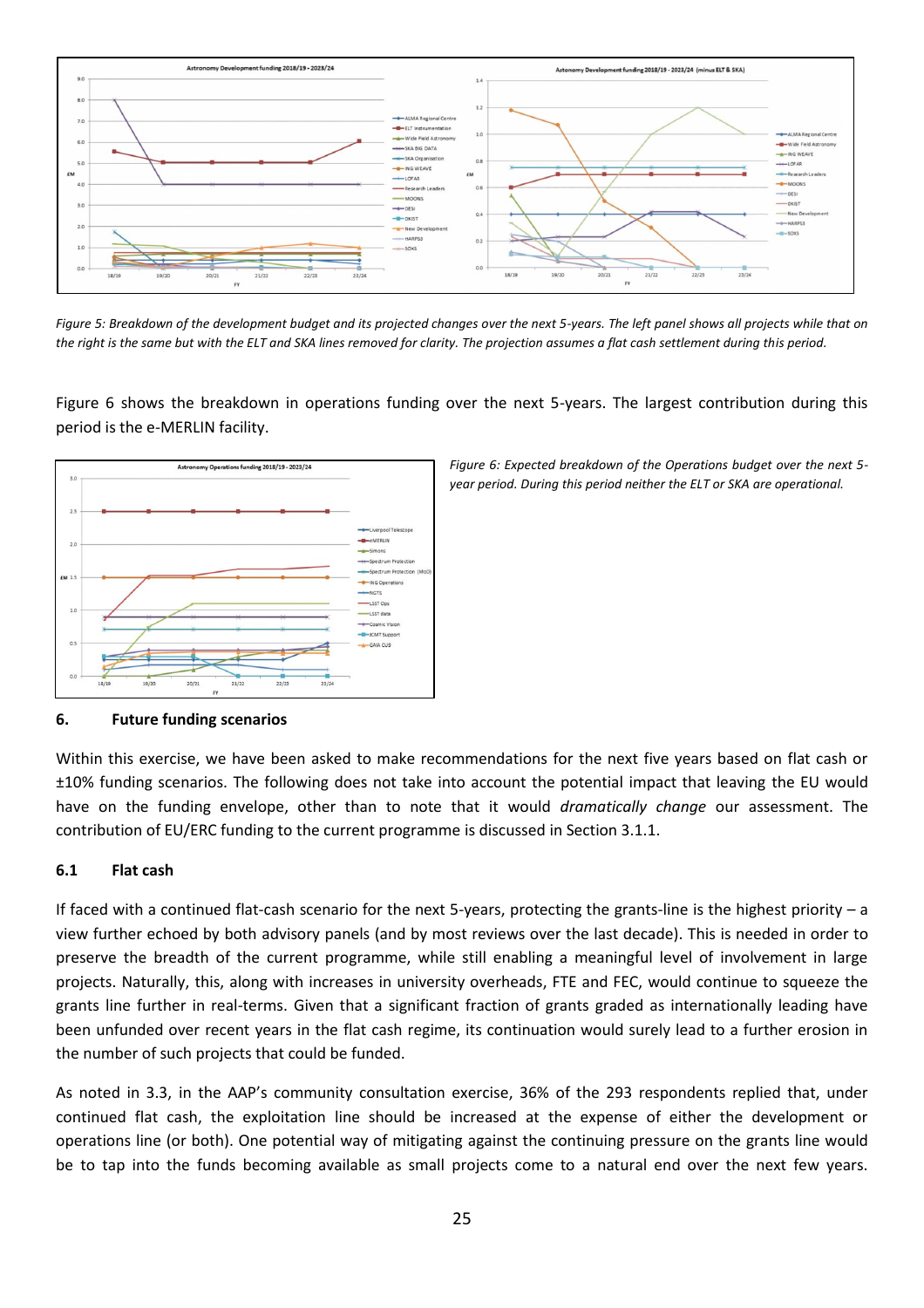However, while this would enable the grants line to run above flat cash this amounts to a freeze on development and is only sustainable over a short term before future opportunities become limited/compromised.

# **6.2 A 10% cut in budget**

A 10% cut would lead to a ~£5.1M cut across the astronomy programme per annum relative to current levels. Under such a funding scenario, the equivalent impact on the community and UK-standing can be illustrated by 3 broad 'boundary-conditions' dependent on where the cut falls:

1) Cut the grants line. A £5.1M annual cut represents a ~19% cut to science exploitation. Taking the last AGP round as a baseline and distributing this percentage cut uniformly, this would be the equivalent of cutting 13.2 FTE of the 76 FTE of PDRA/technical time awarded and reducing the number of academic applicants receiving investigator time to 88 (from 104 out of 256 applicants), or to only 1/3 of applicants. This would further limit the ability of the AGP to support the best research in the UK and, over the 3-year funding cycle, would lead to the loss of some ~40 PDRA/technicians plus FEC support to ~50 academic staff across the programme. This is the equivalent of closing a major Physics department within the UK and, alone, such an action would send a significant negative message about the UK's future capability to compete in STEM related subject areas. Further internationally leading research would be lost.

2) Cut the development and operations line, adopting a bottom-up approach. Under this scenario, activities supporting large facilities such as the ELT and SKA would be protected, at the expense of 'smaller' facilities that often involve a relatively small consortia of UK Institutes but are focused on problems not addressable by large facilities. Adopting such an approach, however, would mean decimating a large number of projects, since almost all but the most major facilities would be impacted to make the required savings<sup>4</sup>. While some UK institutes may step in to maintain some level of operational support to some of these facilities, the reputational damage to the UK and STFC would likely lead to future lowered levels of leverage from universities due to lack of trust. This would also severely damage the breadth of the Astronomy programme, as well as the technological development and building capabilities within the UK. It should be noted that even if a cut was subsequently reversed, the loss of capacity and expertise within the community would impact the ability of the UK to take meaningful roles in future projects and facilities for a significant time thereafter.

3) Cut the UK contribution to a significant international project completely. This would cause significant and immediate reputational damage to the UK, and again adversely impact on the UK technology and instrumentation sector. Ultimately, the confidence of international partners in the UK community's ability to deliver would suffer long-term damage.

*Recommendation 11: Given the potential impact a 10% cut would have on the programme and/or the UK's international standing at such a crucial period of time, STFC would need to set up a specific panel tasked with its implementation and it will need to be given a clear remit. Matters such as the timings of programmes/projects, decision points, as well as the potential loss of geo-returns and the impact on the UK technology sector, would have to be analysed and informed by relevant information at the time***.**

# **6.3 A 10% increase in budget**

In the event that there is an uplift, this should be re-invested into the science exploitation line. Given the large number of highly rated projects that are currently unfunded, this would result in no reduction in the quality of the funded projects. This is also the resounding message that came from the AAP/SSAP community consultations. The

<sup>4</sup> Depending on when savings are required to take affect we note that in the development budget, a number of projects are naturally coming to an end over the next few years and that as much as £1M/yr will be uncommitted (see Figure 5).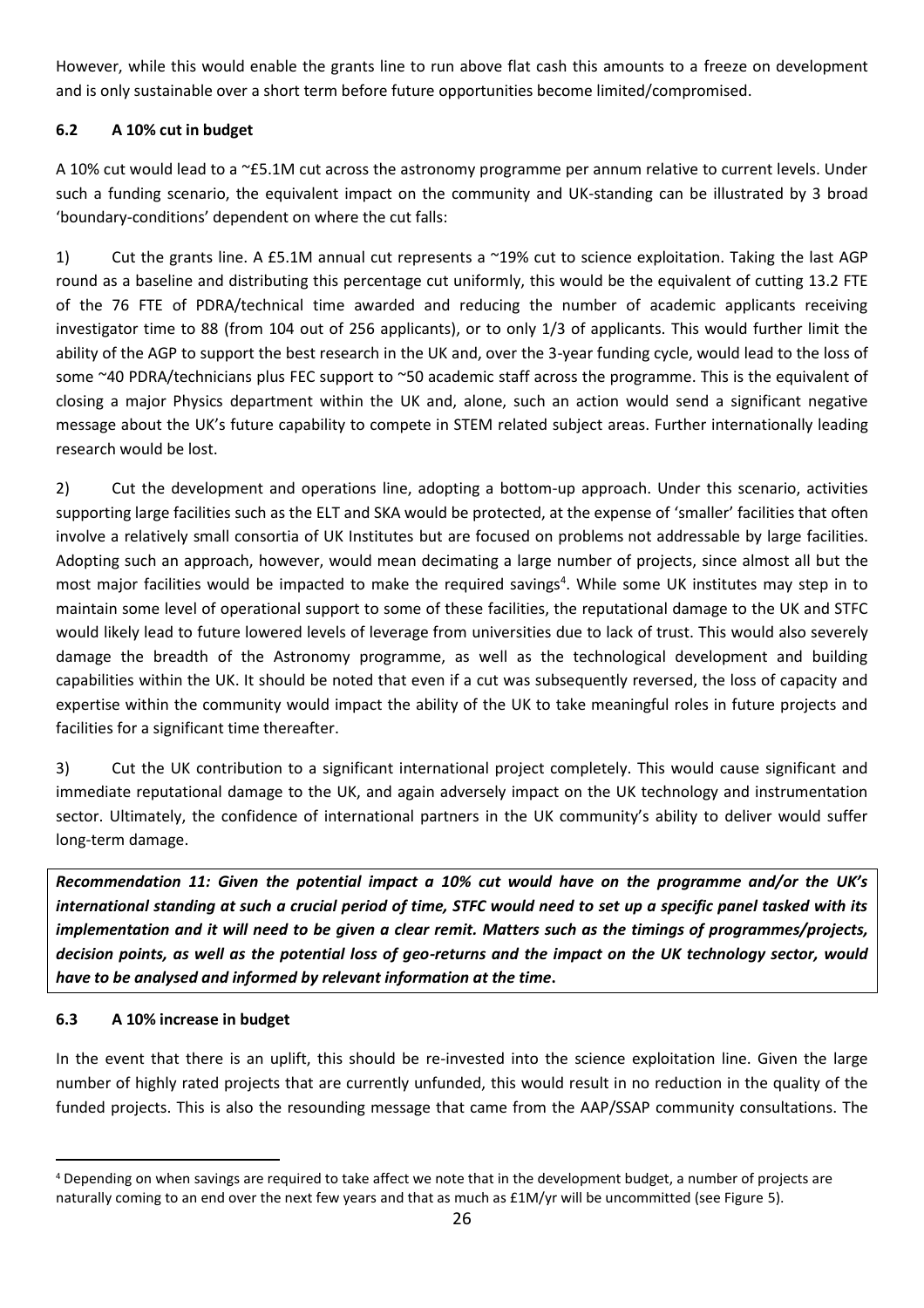UK community feels that they are not able to capitalise on the investment in ESO, ESA and other major facilities due to the lack of funding for exploitation.

One aspect that was raised in that consultation is the problem where, after the capital phase, UK scientists do not have the resources needed to lead exploitation of major international projects. Addressing this issue would imply prioritising funding of particular areas linked to these major facilities – a proposal that is strongly resisted by the community (which decisively favours the current model of funding based on scientific excellence only). In the event of an uplift to the grants line, one approach could be to adopt a hybrid model where a proportion of the new resource could be flexibly called on to support pump-priming the exploitation of such high-priority facilities and the planetary and space science themes of UKSA and STFC for a time-limited duration. Whether this new resource would be sufficient to make a meaningful contribution to solving this issue, and could be implemented in a way that would benefit the community, would need to be more closely scrutinised.

# **7. Computing Resources**

In addition to ground and space based facilities, high performance computing is an essential resource for much of the Astronomy community for both computational modelling and the processing/analysing of large (observational) datasets. This panel was not tasked with a full review of computing facilities but given the essential nature of HPC to modern-day astronomy, the panel wishes to highlight some issues related both to infrastructure and skills pipeline/career structure for e.g. data scientists.

# **7.1 DiRAC**

STFC high-performance computing (HPC) infrastructure has been provided in the form of DiRAC. The current incarnation (DiRAC2.5) is an interim upgrade of DiRAC2 rather than a full uplift to DiRAC3. In fact, given the long delay to the required upgrade to DiRAC3, this potential upgrade would now fall substantially short of the community's requirements and comparable facilities available to our international competitors.

DiRAC time allocation falls far short (less than half) of what is applied for. This risks that projects funded by e.g. AGP will not run in a timely manner (or at all) if the necessary computing time cannot be obtained. In addition, at least 2-3 times as much (as being run on DiRAC) is being run on non-DiRAC HPC facilities (either local facilities or abroad, as in-kind support or favours). Hence, there is considerably more science relying on HPC than that being supported by DiRAC. However, this support is ad hoc and cannot be relied upon by STFC.

## **7.2 Hardware Infrastructure**

In addition to the traditional HPC used for computational modelling, data processing for astronomical experiments is moving towards much larger data sets, requiring facilities which are no longer sustainable at a local, institutional level or what can be funded from a single astronomy group's CG support.

**Recommendation 12: Large-scale computing is an integral part of modern-day astronomy, both for modelling and data analysis and should be funded as such. Large-scale computing needs a substantial uplift if we are to retain (or regain!) our international competitiveness as current provision is a long way below requirement. Support would have to be multi-tiered with local, regional and national facilities. Such a multi-scale structure would allow the most efficient use of computing facilities at each level. Hardware infrastructure needs to be accompanied by sufficient staff provision to give local support e.g. for data access issues, software compatibility etc. In addition, the Panel strongly recommends that STFC continues and preferably increases its support for DIRAC.**

## **7.3 Skills Pipeline/Career development**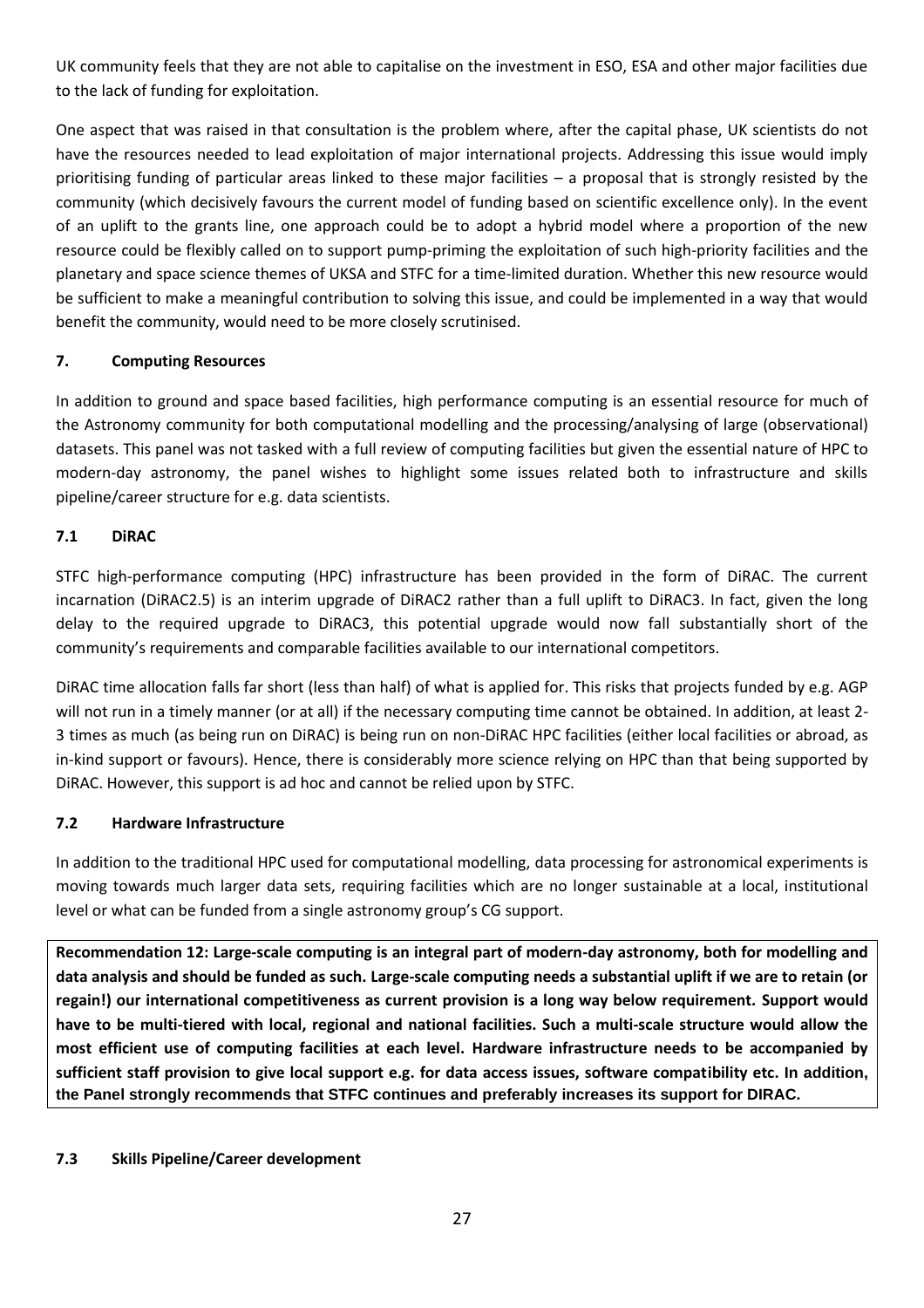Issues with computing provision go significantly beyond the availability of national hardware infrastructure. There is little or no career structure for academic computing. Those specialising in creating and, crucially, supporting the software that is used widely within the community are usually funded on grants as research assistants, rather than having permanent (academic) positions because these positions do not generally lead to a publication profile appropriate for a permanent university position in the UK. Even then, there are very few such research assistants that have remained in the field for a sufficient length of time that any key software can be supported by them in the long-term.

As an example, TOPCAT is a widely used astronomy software package with a worldwide user base. It is the de-facto standard interface used to explore, manipulate and portray large astronomical catalogues across most or all observational subfields in the discipline. It is written and supported by a single PDRA. All development history and understanding of its architecture are embodied in this individual - there is no-one to straightforwardly take over the development and support of the software in their absence. Its development and the PDRA are funded mainly by the consolidated grant of a single research group. Its vital nature to the wide community is illustrated by its adoption by the GAIA mission as the standard interface to manipulate its catalogues. A specific adaptation to maximally exploit the GAIA data set has been funded through part of a recent project grant to the UK GAIA project (work that was seen as crucial by the PPRP). Had the general TOPCAT work not been continuously funded though previous consolidated and other grants (only one failure could have brought about the end of its support), there would have been no supported software for GAIA to adapt and use.

With the advent of key projects and facilities such as LSST, Euclid, PLATO, SKA and others, astronomy has truly entered the era of "Big Data" and the community's need for well-supported analysis tools will significantly increase. The dawning of this era is reflected in STFC policy through the recently funded Doctoral Training Centres which will generate a cohort of astronomers with the required software skills to exploit the data sets. However, without a subsequent coherent career path for those that are needed to specialise in astronomical software design and support, the investment in DTCs will not result in the creation of long-term supported software tools that will facilitate the optimal (and cost-effective) exploitation of these expensive facilities. Without adequate funding for the development of these tools, creating and supporting them will not appear to be an attractive career option for those with the skills to do so.

The funded DTCs have fostered the beginning of a mutually beneficial relationship between the astronomy community and industry in training and exploitation of Big Data expertise. However, without this DTC training being seen as part of a larger picture within the discipline, it is unlikely that this kind of relationship can be leveraged into something that can bring larger long-term academic and economic benefits to both sides.

**Recommendation 13: There is a growing need for more money to fund data and analysis needs that go hand in hand with being part of "Big Data" facilities such as LSST and SKA. This plan needs to be put in place early.**

**Recommendation 14: A clear career structure for astronomical software engineers should be established.**

**Recommendation 15: STFC should look at ways to increase training and interaction with industry.**

### **8. Other Funding streams**

**GCRF:**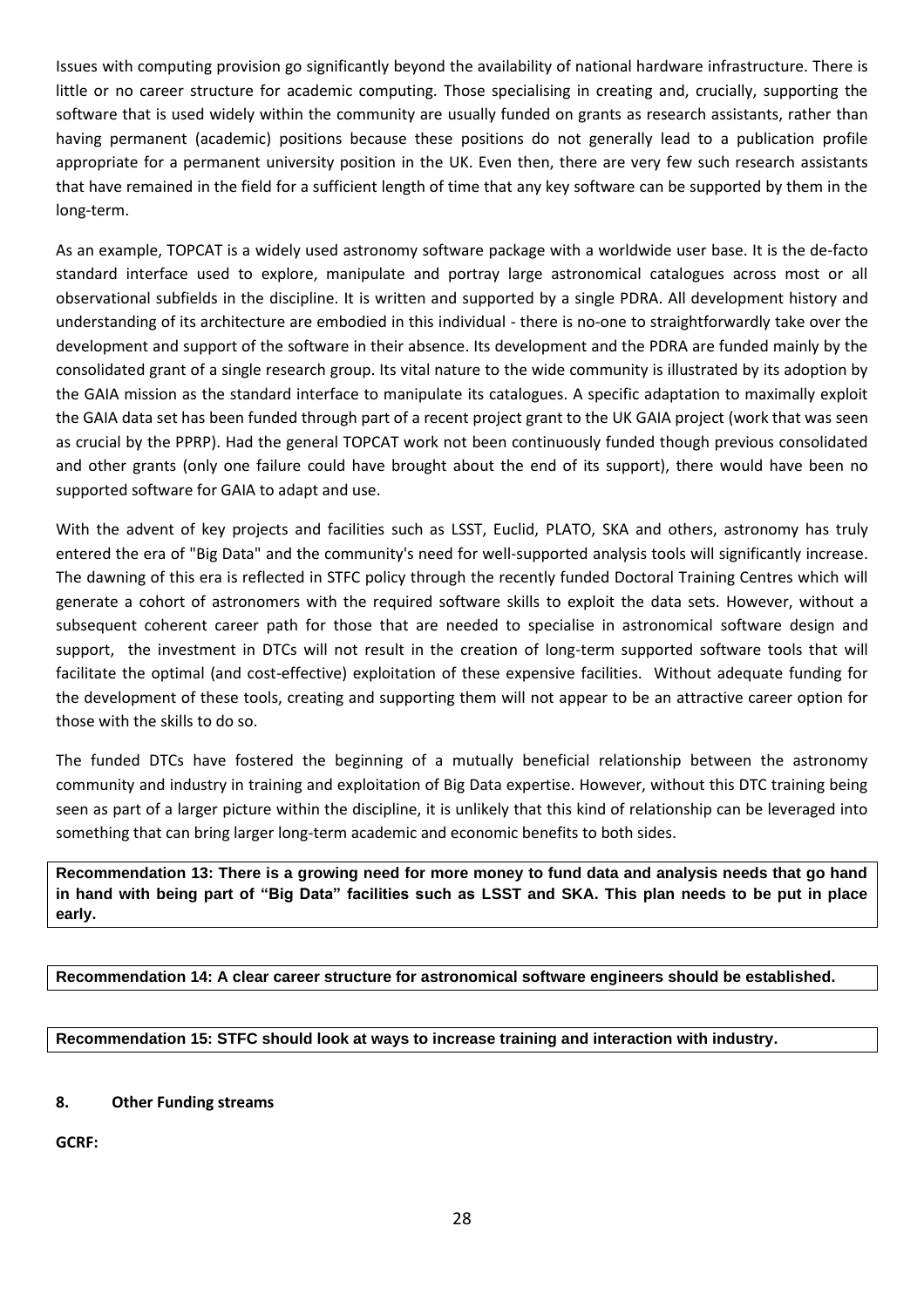Astronomy projects have obtained 59% of the awards funded under the STFC GCRF foundation awards. These projects accounted for 67% of the allocated funding. The projects funded include "Astro-ecology: the solution from the skies to save Earth's biodiversity", "The Development through Radio Astronomy Global Network" and "Applying Astronomy Capability to Map an Invasive Weed: Leveraging Satellite Surveys to Inform "Famine Weed" Policy in Pakistan".

### **NEWTON:**

Whilst there is no cross-discipline analysis of the Newton fund, there have been a number of Newton programmes/projects funded that are astronomy-related that have resulted in receiving significant funding e.g. DARA (Radio astronomy). Two funding calls with NARIT in Thailand on Capacity Building in Software and Hardware Infrastructures and Data Handling through Astronomy led to the funding of a further 12 projects. There are also astronomy projects in Mexico, Chile and Timor that are currently active and it is likely that there will be one astronomy-related project with Malaysia announced soon.

**Recommendation 16: STFC should ensure that for all non-standard funding schemes a transparent list of funding routes/schemes with dates, criteria, funding limits should be produced for the community.**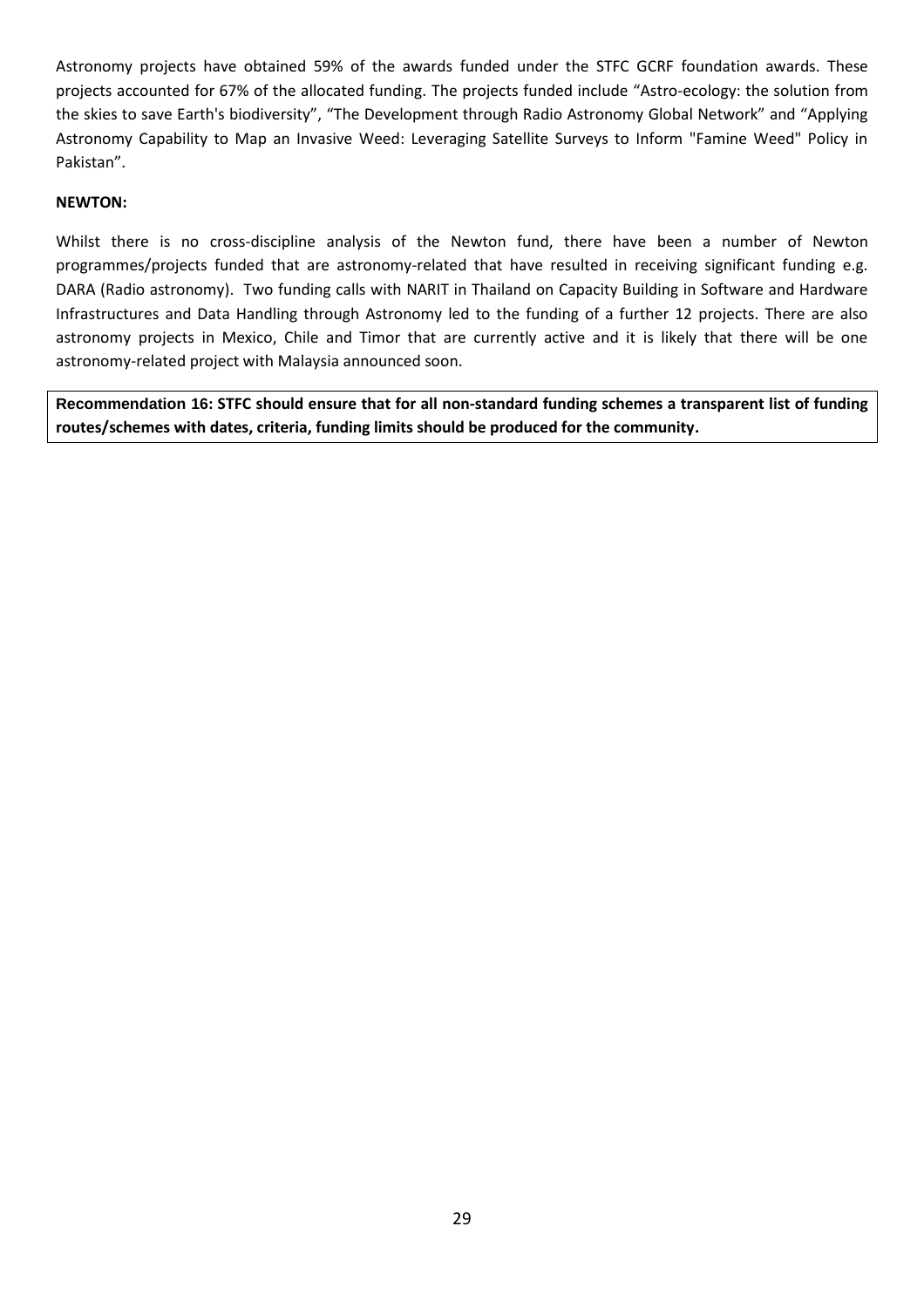# <span id="page-29-0"></span>Appendix 1

# **Ranking Scoresheet for Programme Evaluations 2018/19**

During the 2017/18 Programme Evaluations, projects/experiments/facilities within each discipline will be ranked. The ranking criteria will cover scientific excellence, exploitation within grants, and impact/industrial engagement. The exercise will look at all funded projects/experiments/facilities and ensure each is considered at whatever its stage of the exploitation cycle.

The panels will consider the merits or otherwise of supporting areas currently receiving STFC investment. This will include consideration of international engagement and subscriptions.

The ranking criteria will be largely based on that previously used by STFC, namely **α** rankings for projects/experiments and "g" rankings for science exploitation themes within grants as used in the last Programmatic Review. In addition a new "i" ranking will be introduced to cover evaluation of impact for the economy and society.

The Panel will be asked to consider the strategic value of the projects/experiments/ facilities that submitted proformas and how highly aligned they are to the mission of STFC. Consideration should also be given to the international standing and the potential for leadership of the area under review. Additional value, such as synergies within the STFC frontier science disciplines (Particle Physics, Astronomy, Nuclear Physics, Particle Astrophysics, Computing, Accelerators) programme should also be taken into account.

The Panel will be asked to score each of the projects/experiments/facilities on the following criteria and submitted 2 days before the meeting.

The Panel member should complete section 1 and 4 below for each proforma. A marking should be given for either section 2 or 3 dependent on which is most appropriate.

The below wording is generic for the six evaluations and may be slightly modified to suit the specific requirements of the individual reviews.

## **1. What is the life cycle stage of the Project/Experiment/Facility?**

Early / Developing / Mature

- **2. Scientific Excellence of Project/Proposal**
- **α5 - Highly innovative and very likely to result in seminal changes in knowledge.**
- **α4 - Likely to substantially advance the subject.**
- **α3 - Likely to make an important contribution to the subject.**
- **α2 - Competent, worthy science.**
- **α1 - Interesting science but outcomes considered doubtful.**
- **β - Poor quality, flawed or unlikely to deliver meaningful or interesting results.**

## **3. Exploitation**

Projects in the science exploitation phase are funded via grant panels. Three categories are defined, intended as strategic guidance to the peer review carried out by grant panels. Please consider the value of exploitation when the area under evaluation reaches maturity.

g3 - A project with high strategic importance in the STFC programme, which has received substantial investment. **We would expect to see it adequately funded via grants after peer review**

**g2 - A project with high potential for excellent science which should be considered via peer review**

g1 - A project which is not well matched to the STFC programme, we would be surprised if it were to receive **funding via the grants panel.**